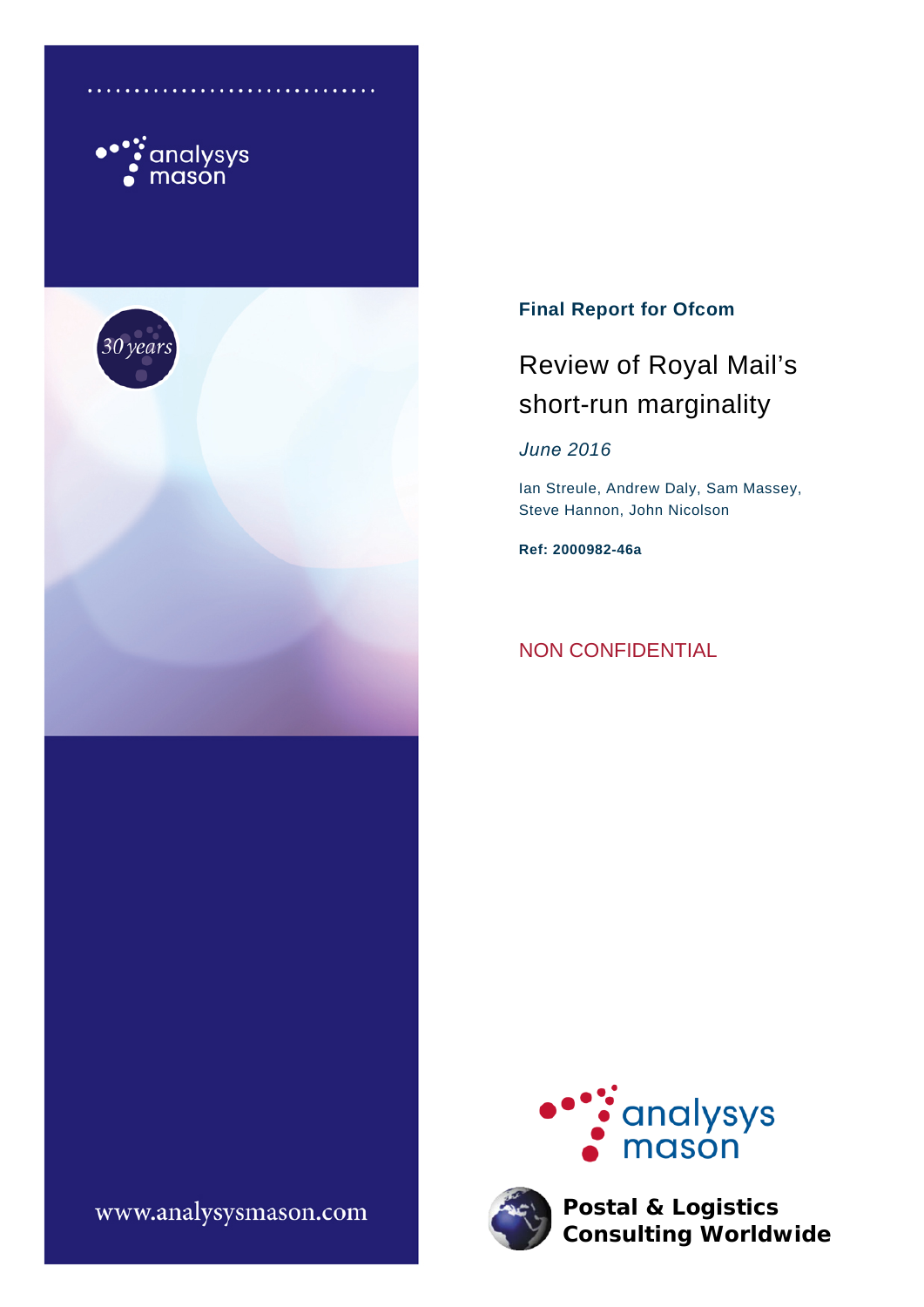# Contents

Abbreviations used

| $\bf{0}$       |                                                                                  | <b>Executive summary</b>                                  |   |  |  |  |  |
|----------------|----------------------------------------------------------------------------------|-----------------------------------------------------------|---|--|--|--|--|
| $\mathbf{1}$   |                                                                                  | <b>Introduction</b>                                       | 3 |  |  |  |  |
| $\overline{2}$ |                                                                                  | <b>Main conclusions of our review</b>                     | 5 |  |  |  |  |
| 2.1            | Overall assessment of Royal Mail's mechanism for capturing short-run marginality |                                                           |   |  |  |  |  |
| $2.2^{\circ}$  | Recommendations for improvements to assumptions                                  |                                                           |   |  |  |  |  |
| 2.3            | Zonal effects                                                                    |                                                           |   |  |  |  |  |
| Annex A        |                                                                                  | Approach to reviewing Royal Mail's short-run marginality  |   |  |  |  |  |
| Annex B        |                                                                                  | Classification of overall cost base                       |   |  |  |  |  |
| Annex $C$      |                                                                                  | Review of costs without CVEs                              |   |  |  |  |  |
| Annex D        |                                                                                  | Review of reconciliation between standard and gross hours |   |  |  |  |  |
| Annex E        |                                                                                  | Review of modelling mechanics and computational issues    |   |  |  |  |  |
| Annex F        |                                                                                  | Review of classification of tasks into fixed and variable |   |  |  |  |  |
| Annex G        |                                                                                  | Review of detailed bottom-up assumptions underpinning PVs |   |  |  |  |  |

- Annex H Review of zonal costing issues
- Annex I Recommended CVEs and PVs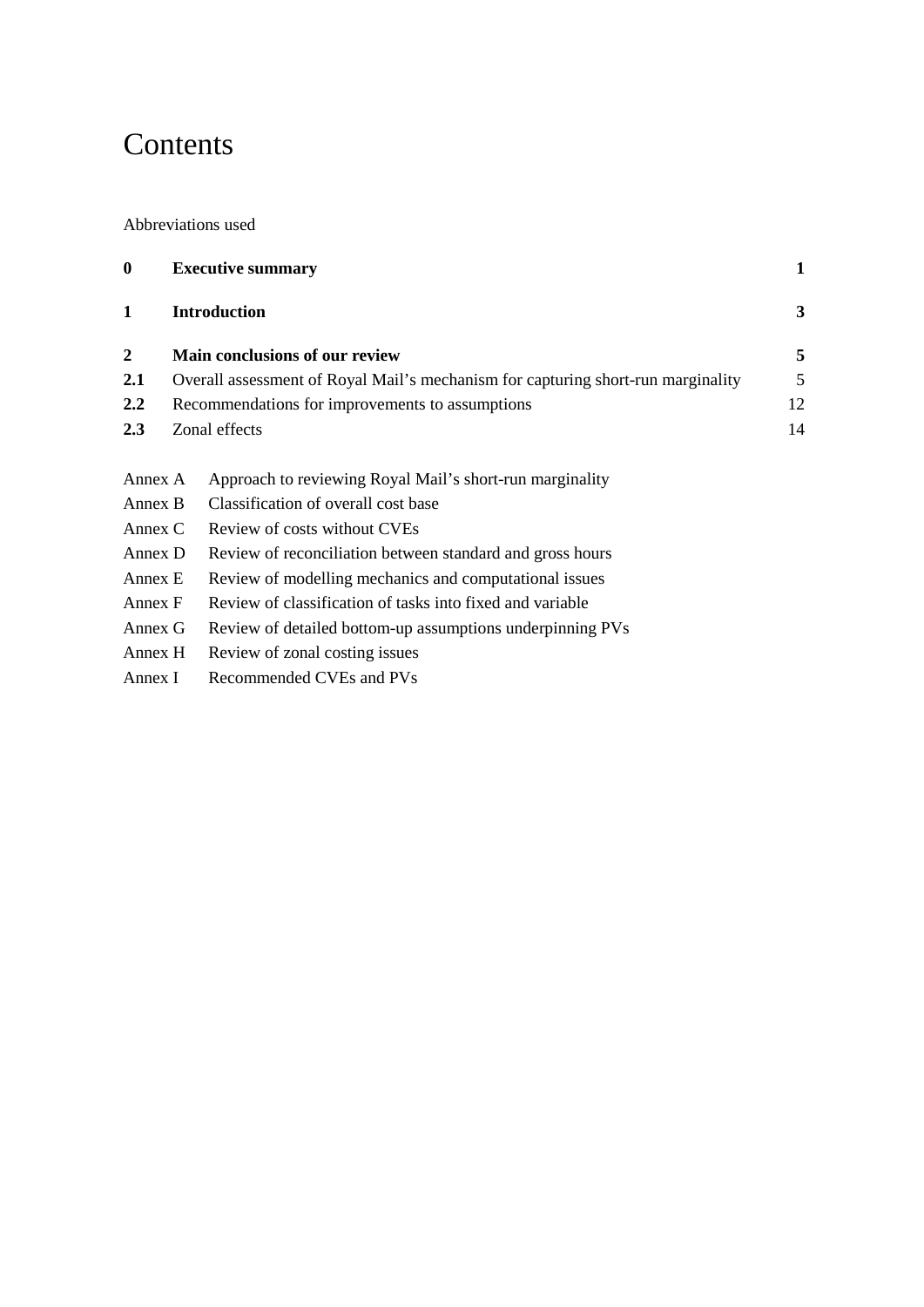Confidentiality Notice: This document and the information contained herein are strictly private and confidential, and are solely for the use of Ofcom.

Copyright © 2016. The information contained herein is the property of Analysys Mason Limited and is provided on condition that it will not be reproduced, copied, lent or disclosed, directly or indirectly, nor used for any purpose other than that for which it was specifically furnished.

Analysys Mason Limited Bush House, North West Wing Aldwych London WC2B 4PJ UK Tel: +44 (0)20 7395 9000 Fax: +44 (0)20 7395 9001 [london@analysysmason.com](mailto:london@analysysmason.com) [www.analysysmason.com](http://www.analysysmason.com/) Registered in England No. 5177472



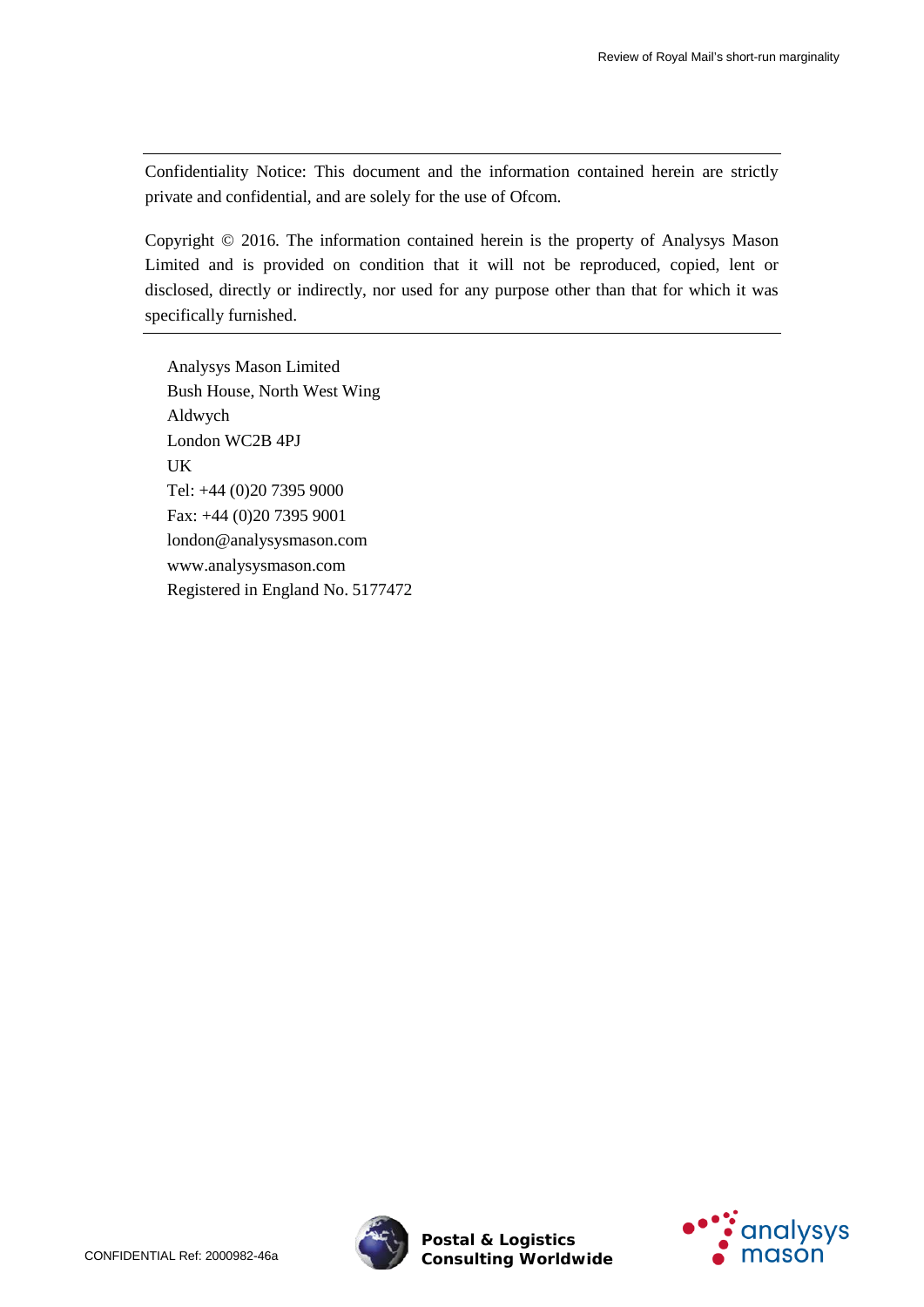| <b>BMV</b>  | basic minute value                  | <b>IMP</b>       | integrated mail processor (a machine) |
|-------------|-------------------------------------|------------------|---------------------------------------|
| <b>CAM</b>  | <b>Cost Allocation Model</b>        | <b>LSM</b>       | letter sorting machine                |
| <b>CFC</b>  | culler facer canceller (a machine)  | <b>LWT</b>       | light-weight trolley                  |
| <b>CSS</b>  | compact sequence sorter (a machine) | MC.              | Mail Centre                           |
| <b>CVE</b>  | cost-volume elasticity              | <b>MTT</b>       | machine de tri a tasseur              |
| <b>CVR</b>  | cost-volume relationship            | <b>POL</b>       | Post Office Ltd                       |
| DP.         | delivery point                      | PV               | planning value                        |
| <b>DSA</b>  | Down Stream Access                  | <b>RDC</b>       | <b>Regional Distribution Centre</b>   |
| FTE.        | full-time equivalent                | D <sub>2</sub> D | Door to Door                          |
| <b>HCT</b>  | high-capacity trolley               | <b>SMV</b>       | standard minute value                 |
| IE          | industrial engineering              | <b>TPM</b>       | total productive maintenance          |
| <b>iLSM</b> | intelligent letter sorting machine  | <b>USO</b>       | Universal service obligation          |

### **Abbreviations used**



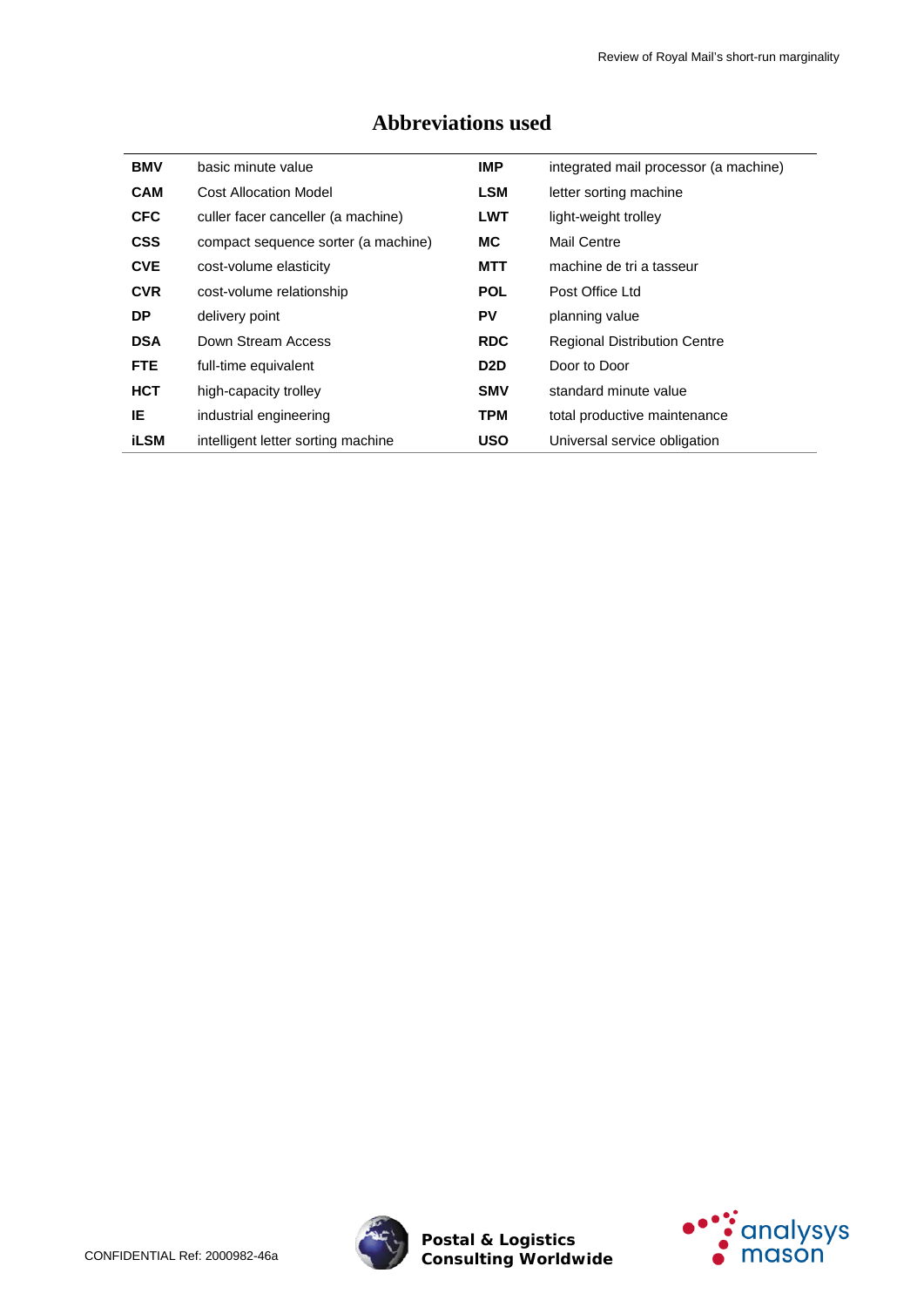### 0 Executive summary

Ofcom commissioned Analysys Mason and PLCWW to undertake a review of Royal Mail's shortrun cost marginality. The review has focused on Royal Mail's current approach for measuring marginality, based on industrial engineering measurements, and has assessed whether the approach should be updated and whether it captures the full range of marginality issues. The review is based on Royal Mail's 2014 model suite, which used industrial engineering parameters from 2012. Royal Mail updated its measurements in 2015. In the current methodology for estimating short-run marginality (expressed in terms of cost-volume elasticities or CVEs), industrial engineers record the time taken to undertake activities in the Processing and Delivery pipeline segments. Each activity is classified as fixed or variable depending on the type of costs incurred.<sup>[1](#page-4-0)</sup> By adding up the time from all the fixed and variable activities in a pipeline segment, Royal Mail can determine the short-run marginality of its frontline work force.

Our review shows that the classification of fixed and variable activities is reasonable.

The planning values (PVs) and CVEs for Outdoor Delivery need to be updated to reflect the current delivery methods and the bundling of unaddressed items (known within Royal Mail as door-to-door or D2D items). We estimate that updating the mix of delivery methods would result in a materially lower marginality of  $[\mathcal{K}]$  blended across Delivery Indoor and Delivery Outdoor (down from  $[\mathcal{K}]$ ), and  $[\mathcal{K}]$  for Delivery Outdoor only (down from  $[\mathcal{K}]$ ).

We have also identified that Collections pipeline activities are modelled using analogous Processing and Delivery CVEs. We consider that this is inappropriate, because Collections activities are believed to have a much lower marginality than both Processing and Delivery activities (we estimate  $[\&]$ % for collections compared to the  $[\&]$ % which is the result of the application of the Processing and Delivery CVEs). We identified a similar issue with Local Distribution activities.

We have found that various bottom-up assumptions related to Processing could be refined to match the current work plan and machine configurations, but due to the large number of model inputs these refinements would not have a significant impact on the resultant PVs and CVEs.

The various PV and CVE factors are fed into the Business Plan, where they are used to calculate the short-run marginality-related change to frontline costs.<sup>[2](#page-4-1)</sup> The current CVE method considers pipeline overheads to be short-run fixed costs. We agree that pipeline overheads do not vary with short-term volume changes and therefore support this approach.

<span id="page-4-0"></span><sup>&</sup>lt;sup>1</sup> Note: some activities may be either fixed or variable, depending on where they occur in the process, e.g. clear downs occur during process work (variable) and again when a despatch is made (fixed).

<span id="page-4-1"></span><sup>&</sup>lt;sup>2</sup> In the Business Plan, frontline costs can also vary every year depending on two additional factors: [ $\ll$ ]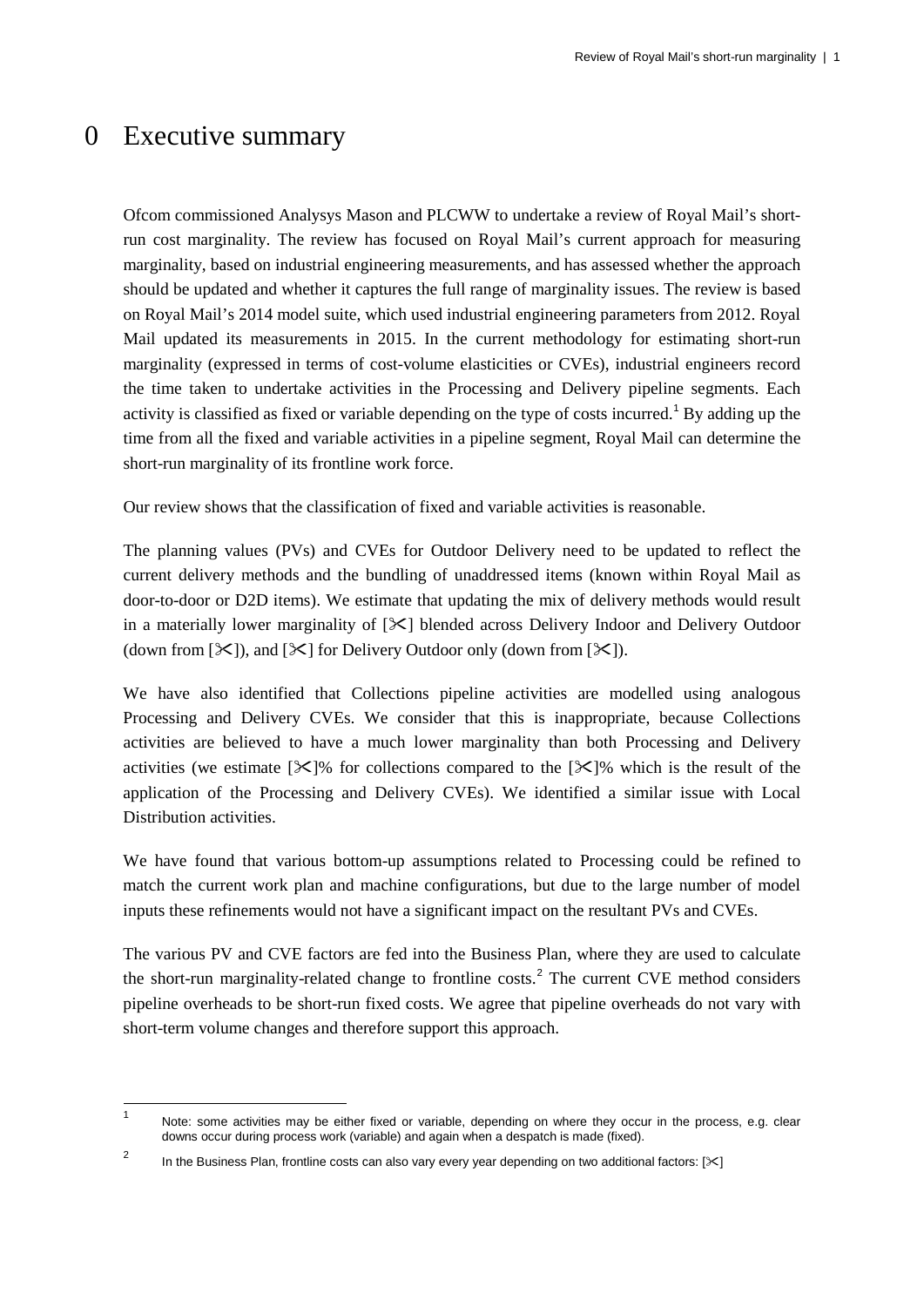By assessing all of the pipeline areas, we have reached our estimates and calculations for revised CVEs. At a headline level, the overall marginality is the same  $(|\mathcal{X}|)$ . However, as indicated above, this comparison of the overall marginality hides various differences for particular pipeline segments – some (such as  $[\mathcal{K}]$ ) are lower, while some are higher (e.g.  $[\mathcal{K}]$ ).

We have compared gross hours with (CVE-related) standard hours. In both *Processing* and *Delivery* we conclude that there is a material, unreconciled gap between the effort required to undertake the measured volume-based fixed and variable activities, and the amount of staff resources in the business. We think that this gap is explained to some extent by the hourly, daily and seasonal variation of mail volumes, which leads to short-run fixed costs arising from changes in staffing to meet the varying flows of mail, and inevitably there are periods of less-than maximal working. The industrial engineering (IE) approach is not able to capture these effects, and we conclude that the marginality in processing is currently overstated by the IE-based mechanism, and should be lower.<sup>[3](#page-5-0)</sup> Issues related to staffing and efficiency may also have an influence on the unreconciled gap, but are not within the scope of the present review.

The analysis above has revealed a number of insights into what might be causing the difference, and shows the benefit of performing such a reconciliation. The size of the difference between gross and standard hours highlights the need to ensure that the PVs are based on up-to-date IEbased measurements. We recommend that Ofcom asks Royal Mail to undertake its own reconciliation, and also suggest that Ofcom should continue to closely follow any updates that Royal Mail makes to its IE-based inputs.

Finally, we have expanded our analysis to consider the differences between zones. The major differences are between Urban and Rural zones, while the differences between different types of urban zones (London, Urban and Suburban) are small. Urban zones have a much lower marginality than rural, mainly due to the number of deliveries to firms within urban areas, which have a particularly low marginality.

<span id="page-5-0"></span><sup>&</sup>lt;sup>3</sup> We are not able to determine how much lower as we do not know precisely how much is fixed in the short term. We only know there is a gap which we think is structurally fixed.



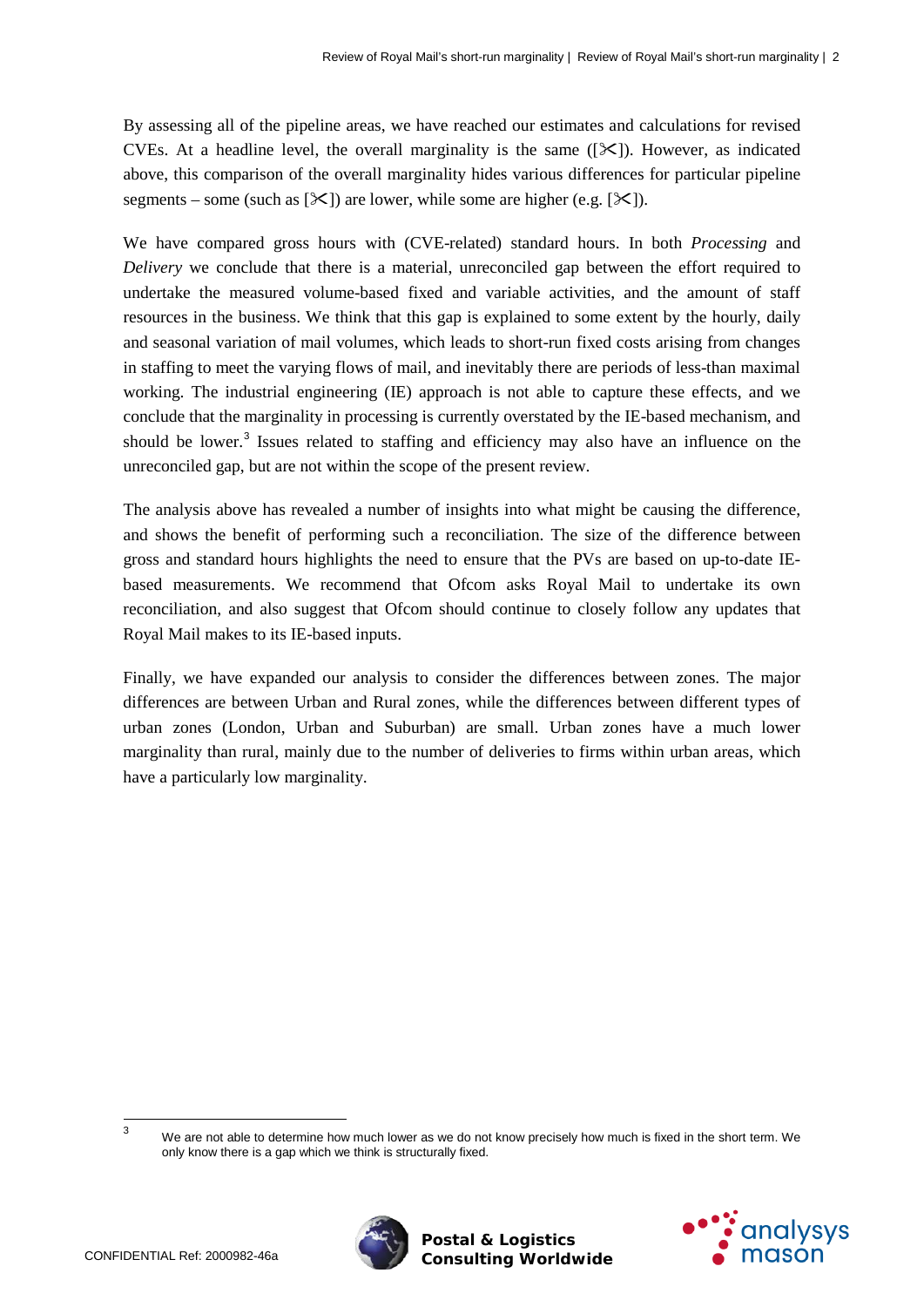## 1 Introduction

Ofcom's objectives as the UK Postal Regulator include ensuring the Universal Postal Service is financially sustainable, and ensuring that it becomes increasingly efficient over a reasonable period of time. Given these two overarching objectives, Analysys Mason Ltd (Analysys Mason) and Postal & Logistics Consulting Worldwide (PLCWW) have been tasked within this study to review:

- The current short-run cost-volume elasticities (CVEs), which describe the short-run cost change for a given volume change, as developed by the Royal Mail.
- The current long-run cost-volume relationships (CVRs), which describe the long-run cost change for a given volume change, as developed by the Royal Mail.

The CVEs are used in Royal Mail's Strategic Business Plan, whereas the CVRs are used in its LRIC model. Both sets of cost-volume calculations form an important part of Ofcom's monitoring regime with respect to efficiency.

This report covers the review of the current short-run CVEs. We have reviewed how Royal Mail's costs do *in fact* vary with volumes, and made recommendations on how they *should* vary with volumes.

It should be noted that the scope of our CVE review covers *marginality*, but not *efficiency*. Marginality can be defined as the short-term level of cost savings that can be expected to be made as volumes fall, i.e. without any significant changes to the underlying infrastructure. In the context of this review, marginality is considered in relation to Royal Mail's standard operation. The standard operation considers the current Royal Mail network configuration, together with the work rate within it that qualified workers, conversant with the task, will be able to maintain under *proper conditions* ('proper conditions' involve working a normal working day, without undue fatigue, and taking the appropriate amount of rest). This is the way in which Royal Mail has historically considered marginality.

Our report quantifies marginality in this way, and discusses how Royal Mail's actual marginality may differ from this, identifying and quantifying the impact of these differences on marginality at both a national and zonal level.

Overall, the aim of the project is to answer the following questions:

- How do Royal Mail's costs vary with volume from an operational point of view?
- How does Royal Mail currently capture short-run cost-volume variance in its modelling?
- How should Royal Mail capture short-run cost-volume variance in its modelling?

The approach we have taken to answering these questions is to analyse how in fact Royal Mail currently captures the CVEs, and then make recommendations on how it should be capturing the



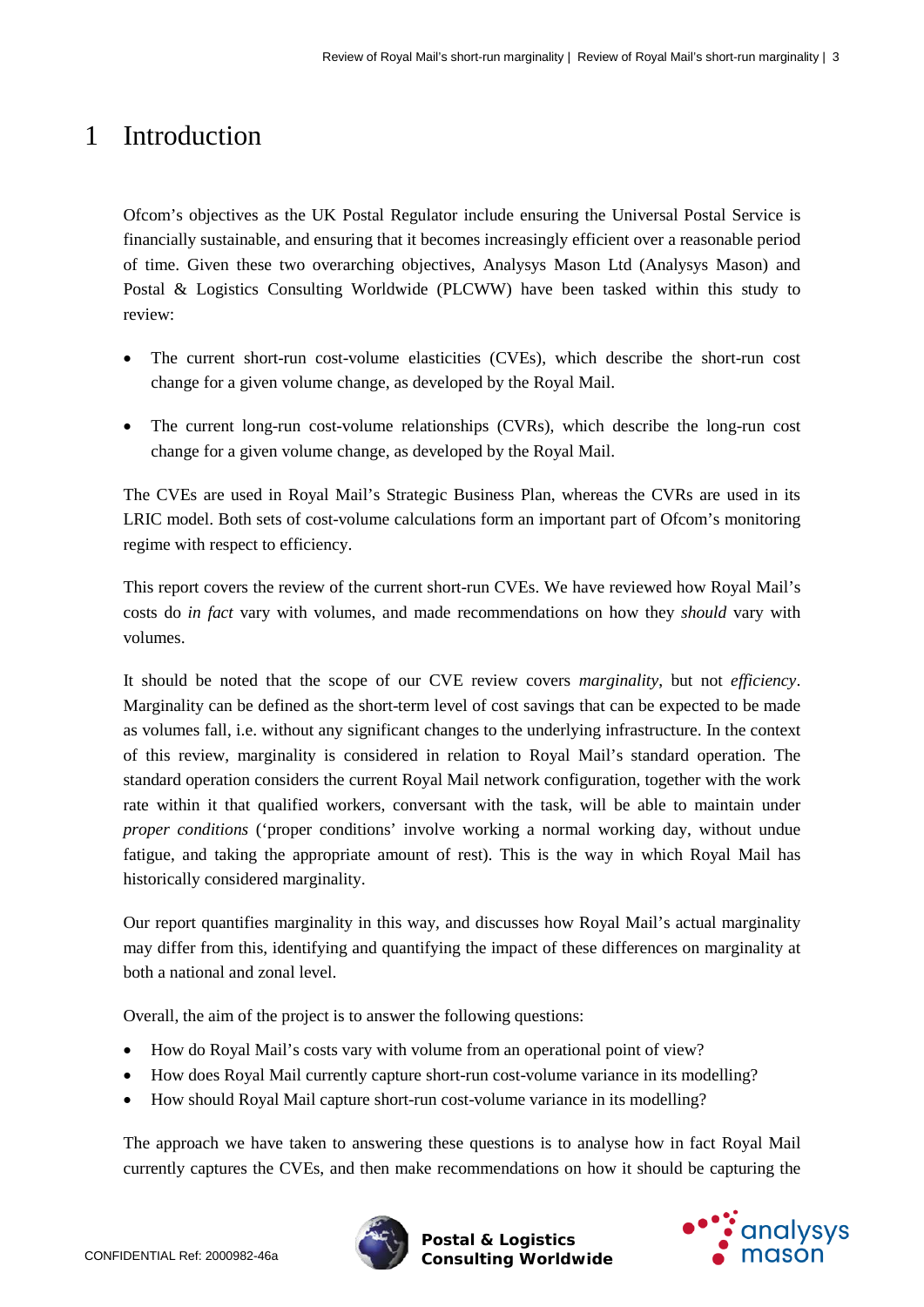CVEs, based on our understanding of how costs and volumes actually vary from an operational point of view.

In the following section, we present the main conclusions of our review. The supporting methodology, detailed analysis and recommendations are provided in the annexes.



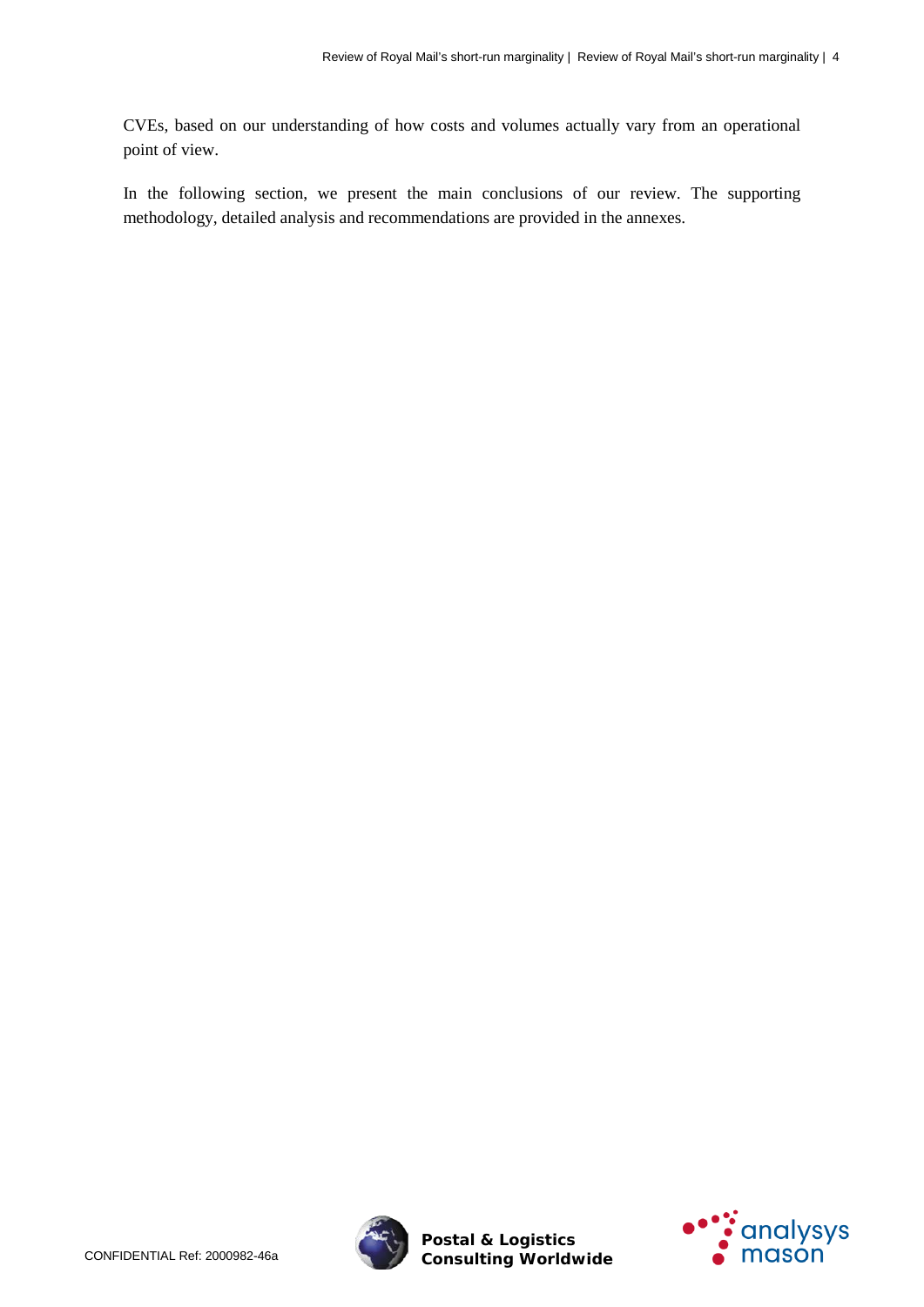## 2 Main conclusions of our review

This section presents our assessment of whether Royal's Mail's mechanism for capturing short-run marginality is fit for purpose; whether the assumptions that support that mechanism require improvement; and how the mechanism can be used to inform other issues of interest to Ofcom (e.g. zonal costing).

Our overall methodology is summarised in [Annex A,](#page-18-0) and our detailed analysis is provided in the subsequent annexes.

#### **2.1 Overall assessment of Royal Mail's mechanism for capturing short-run marginality**

#### **2.1.1 Overview of Royal Mail's approach to short-run marginality**

Royal Mail has developed a methodology for estimating short-run marginality (i.e. CVEs) whereby Industrial Engineers record the time taken to undertake activities in the processing and delivery pipeline segments. Each activity is classified as fixed or variable, and by adding up all the time from all the fixed and variable activities in a pipeline segment, Royal Mail can determine the short-run marginality of its frontline work force.

This estimate of time is known as the "standard hours". Royal Mail chooses to convert this estimate of time into a weighted volume known as "workload". The time taken to process each format of mail (e.g. a parcel) is divided by the time taken to process a sequenced letter. In this way, the workload associated with all formats is expressed in terms of the time taken to process automated letters. Royal Mail explained that the conversion of time to weighted volumes is used as a general rule. We have concluded that it does not affect how the measure of marginality is considered.

We have further concluded that frontline staff (i.e. those directly related to the handling of mail items) make up the main area where Royal Mail can manage its cost in the short run.

#### **2.1.2 Classification of Royal Mail's cost base**

As described above, Royal Mail's CVE approach is based on industrial engineering measurements of the length of time taken to perform a standard set of activities. These activities are classed as fixed and variable, and the balance of time in each category informs the overall marginality. However, Royal Mail currently only applies the CVE approach to certain areas of its business, though these represent the areas with the most significant labour costs. Therefore we have classified Royal Mail's total cost base according to its current treatment for modelling short-run marginality. We have classified the base along two dimensions:

- costs arising from fixed vs. variable activities
- costs calculated based on industrial engineering measurements, versus those calculated on other bases.



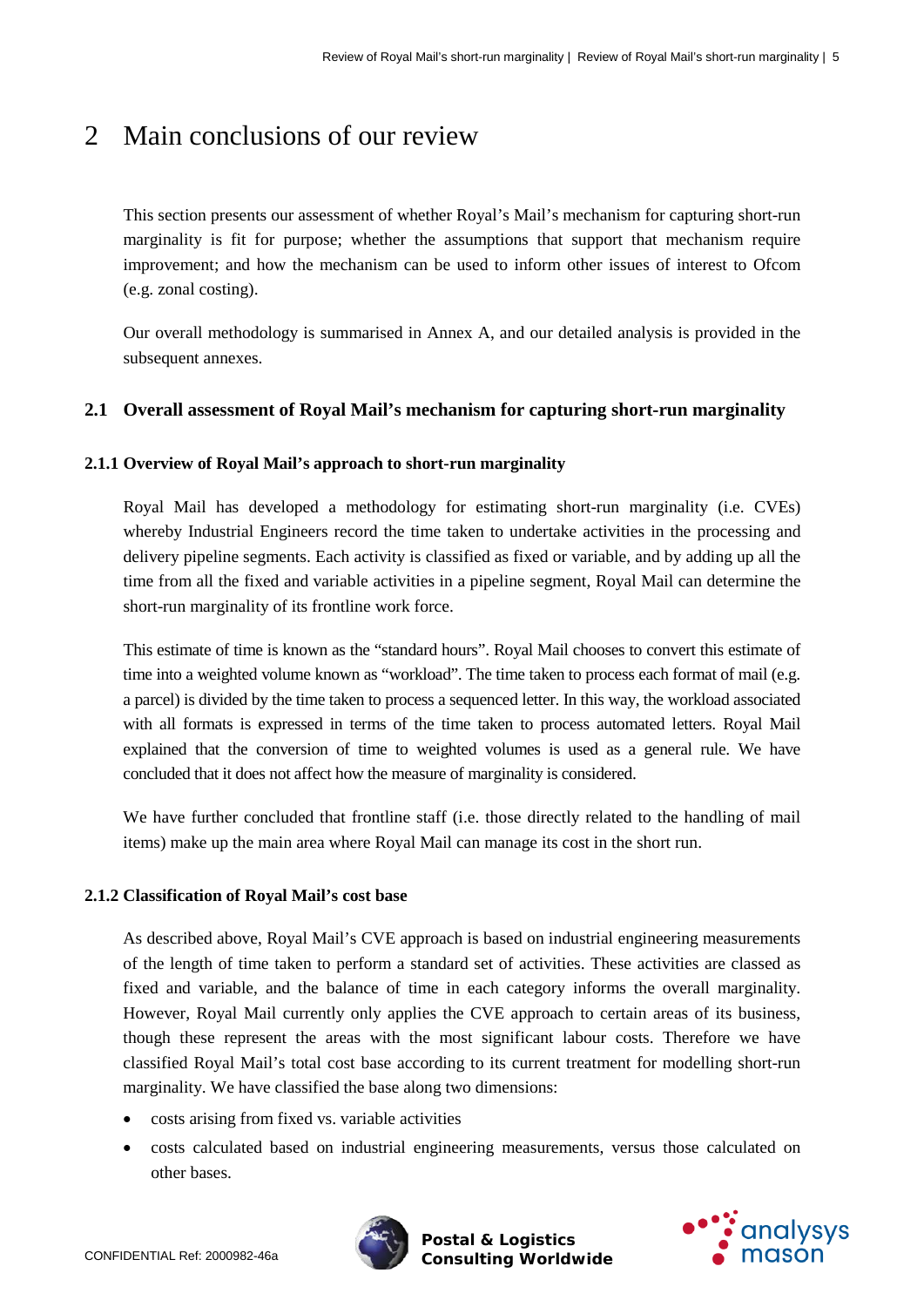This approach sets the context for the other analysis in the report. It shows the materiality of any changes in the CVE assumptions, and also allows us to assess whether the limited application of the CVE approach is reasonable.

Royal Mail currently only calculates CVEs for frontline staff in the processing and delivery parts of its cost base. We have classified the overall cost base for the reported business in [Figure 2.1](#page-9-0) (this classification is based on Royal Mail's cost base for 2013/14.

<span id="page-9-0"></span>*Figure 2.1: Classification of Royal Mail's overall reported business cost base [Source: Analysys Mason, 2015]*



In most areas of the frontline cost base, the current treatment in terms of short-run marginality appears reasonable. Adjusting the hours for frontline staff is the main mechanism that Royal Mail has for adjusting cost in the short term, and the most material areas of frontline cost have a CVE approach already implemented.

However, Royal Mail applies the marginalities calculated for processing and delivery to collection costs, via the mechanisms in the Business Plan. Royal Mail confirmed that collection hours are included in the delivery and processing functions. We consider this to be inappropriate for the calculation of marginality since collections are generally recognised as having a much lower marginality than both processing and delivery (each collection point must usually be visited regardless of the volume of mail to be collected and therefore collections have a high proportion of fixed cost). We found a similar issue for Local Distribution.

We understand that Royal Mail is planning to develop a CVE approach for collections and other transport-related areas; this will be especially helpful for collections, due to the issue raised above. Development of CVEs for other transport-related areas will refine the overall estimate of marginality for frontline costs. It would be useful if this work could be extended to also determine the cost variability of vehicles and fuel, as this would further improve the accuracy of the Royal Mail marginality calculations.



**Postal & Logistics Consulting Worldwide**

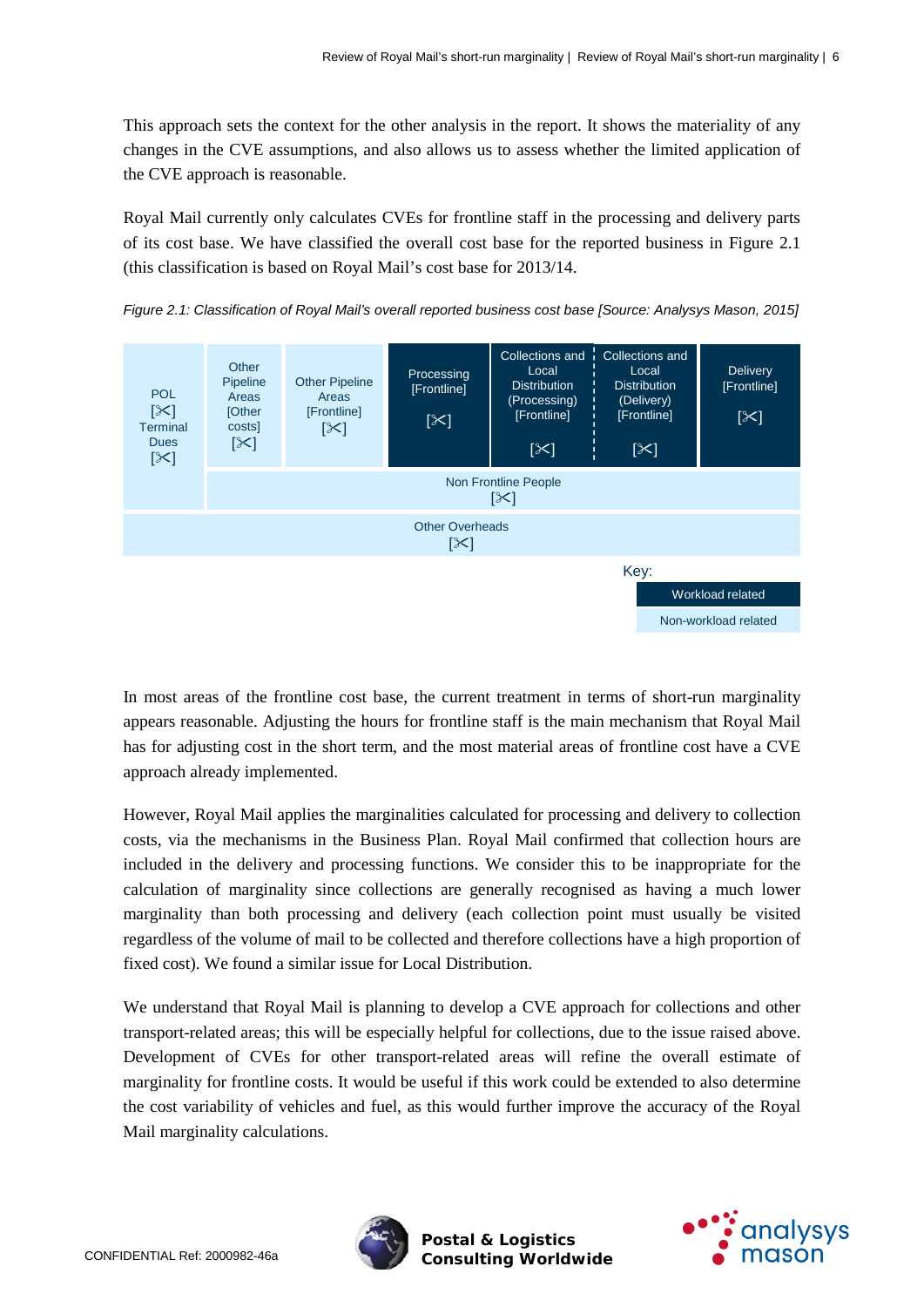We have made our own further analysis of the short-run marginality of pipeline areas and cost types without CVEs. Our revised marginality values are shown in the tables below, and details of our analysis are provided in [Annex C.](#page-22-0)

#### **2.1.3 Royal Mail's short-run marginality**

We have summarised how Royal Mail considers marginality in Figure 2.2 below, and provided a more detailed breakdown in [Figure 2.3.](#page-10-0) We have also included an estimate of the marginality that would result if all the changes we recommend in [Annex I](#page-28-0) are implemented.

It should be noted that the total costs in the tables below are based on Royal Mail's 2013/14 cost base, due to a greater granularity of data being available for that year than for 2014/15.

*Figure 2.2: Summary of Royal Mail's marginality [Source: Analysys Mason, 2015]* 

| <b>Cost matrix</b><br>cost type | 2013/14 Cost<br>(GBP m) | Weighting<br>approach | <b>RM View</b><br><b>Marginality</b> | <b>AM View</b><br><b>Marginality</b> |
|---------------------------------|-------------------------|-----------------------|--------------------------------------|--------------------------------------|
| <b>Frontline</b><br>People      | [≻]                     | <b>Hours</b>          | [≻]                                  | $[\times]$                           |
| Non Frontline<br>People         | [≻]                     | Cost                  | [≻]                                  | $[\times]$                           |
| <b>Total People</b>             | $[\times]$              | Cost                  | $[\times]$                           | $[\times]$                           |
| <b>Total Non</b><br>People      | [≻]                     | Cost                  | [≻]                                  | [≻]                                  |
| Total                           | [≻]                     | Cost                  | [≻]                                  | [≻]                                  |

In [Figure 2.3](#page-10-0) below we have indicated whether Royal Mail currently has an approach to defining marginality, and the basis of that approach. Where Royal Mail does not have an approach, we have indicated as such and also shown the marginality *effectively* assumed by the current modelling suite.

<span id="page-10-0"></span>*Figure 2.3: Breakdown of Royal Mail's marginality [Source: Analysys Mason, 2015]*

| Cost matrix cost type             |                              | 2013/14 Cost<br>$(GBP \, m)$ | <b>RM</b><br>marginality<br>approach   | <b>RM View</b><br><b>Marginality</b> | <b>AM View</b><br><b>Marginality</b> |
|-----------------------------------|------------------------------|------------------------------|----------------------------------------|--------------------------------------|--------------------------------------|
| <b>Frontline</b><br><b>People</b> | <b>Delivery</b>              | $[\times]$                   | <b>IE</b> based                        | $[\times]$                           | $[\times]$                           |
|                                   | Collection                   | $[\times]$                   | Based on<br>delivery and<br>processing | $[\times]$                           | $[\times]$                           |
|                                   | Processing                   | $[\times]$                   | <b>IE</b> based                        | $[\times]$                           | $[\times]$                           |
|                                   | RDC.                         | [≻]                          | None                                   | [≻]                                  | $[\times]$                           |
|                                   | <b>Network</b>               | $[\times]$                   | <b>None</b>                            | $[\times]$                           | $[\times]$                           |
|                                   | Local<br><b>Distribution</b> | $[\times]$                   | Based on<br>delivery and<br>processing | $[\times]$                           | $[\times]$                           |
|                                   | International                | $[\times]$                   | None                                   | $[\times]$                           | $[\times]$                           |



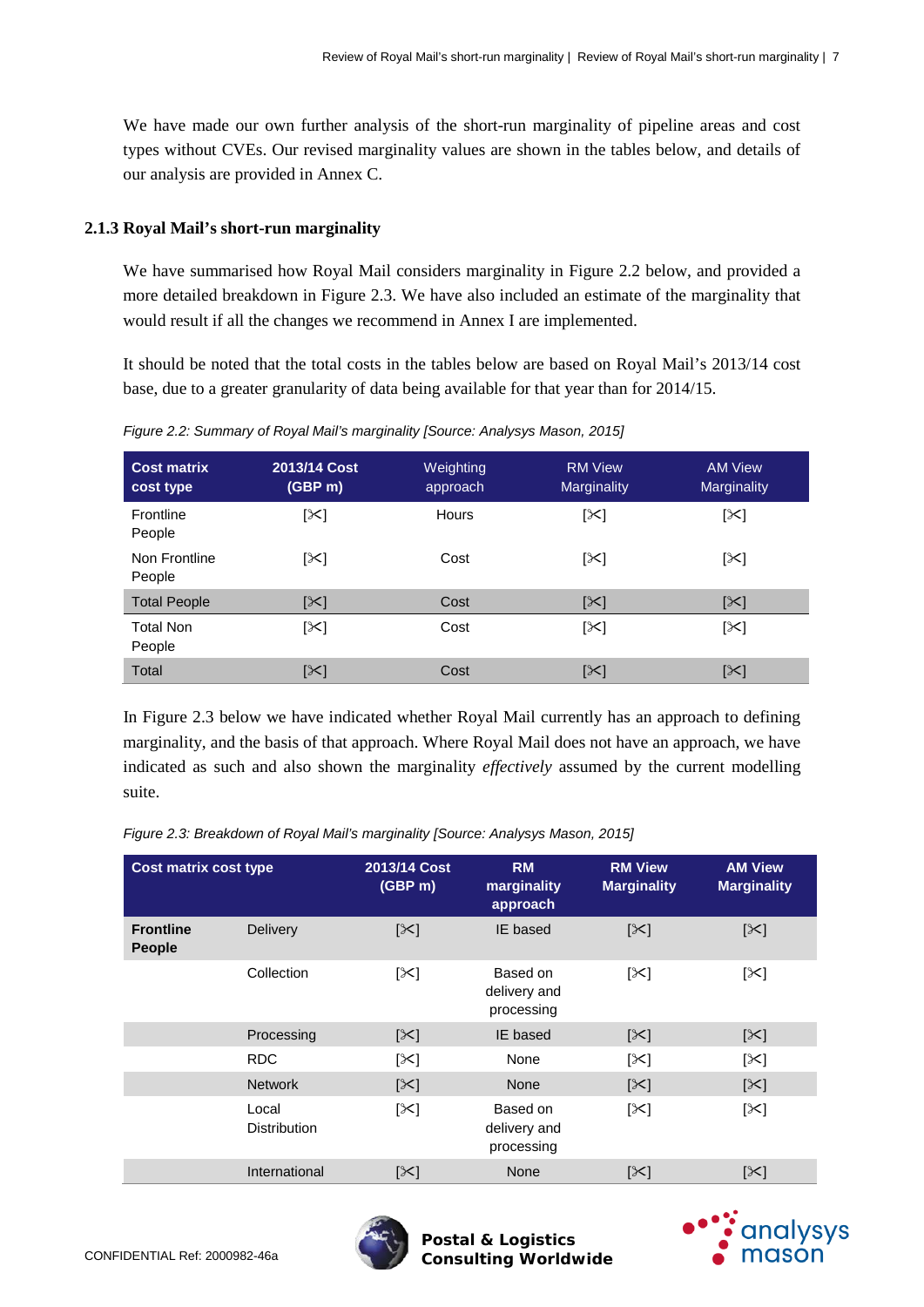| <b>Cost matrix cost type</b>                    |                                        | 2013/14 Cost<br>$(GBP \, m)$ | <b>RM</b><br>marginality<br>approach | <b>RM View</b><br><b>Marginality</b> | <b>AM View</b><br><b>Marginality</b> |
|-------------------------------------------------|----------------------------------------|------------------------------|--------------------------------------|--------------------------------------|--------------------------------------|
| <b>Total</b><br><b>Frontline</b><br>People      |                                        | $[\times]$                   |                                      | $[\times]$                           | $[\times]$                           |
| <b>Non</b><br><b>Frontline</b><br><b>People</b> |                                        | $[\times]$                   | <b>None</b>                          | $[\times]$                           | $[\times]$                           |
| <b>Total People</b>                             |                                        | $[\times]$                   |                                      | $[\times]$                           | $[\times]$                           |
| <b>Operational</b><br><b>Non People</b>         | Fuel &<br>Transport                    | $[\times]$                   | None                                 | $[\times]$                           | $[\times]$                           |
|                                                 | Depn &<br>Property                     | $[\times]$                   | None                                 | $[\times]$                           | $[\times]$                           |
|                                                 | Other<br>Operational<br>Non People     | $[\times]$                   | None                                 | $[\times]$                           | $[\times]$                           |
| Non-<br><b>Operational</b><br>Non-people        | POL                                    | $[\times]$                   | None                                 | $[\times]$                           | $[\times]$                           |
|                                                 | Terminal<br><b>Dues</b>                | $[\times]$                   | None                                 | $[\times]$                           | $[\times]$                           |
|                                                 | Other Non<br>Operational<br>Non People | $[\times]$                   | None                                 | $[\times]$                           | $[\times]$                           |
| <b>Total</b><br><b>Non</b><br><b>People</b>     |                                        | $[\times]$                   |                                      | $[\times]$                           | $[\times]$                           |
| <b>Total</b>                                    |                                        | $[\times]$                   |                                      | $[\times]$                           | $[\times]$                           |

Our assessment of Royal Mail's marginality by cost type and the calculations we have undertaken to present revised marginalities are categorised into five types:

- In the case of delivery and processing, Royal Mail already defines a marginality approach. However, we have made some changes to update the method to reflect current operational practices and volumes, and also made some smaller changes to the input assumptions.
- In the case of collections and local distribution, Royal Mail assumes that these follow the marginalities of delivery and processing (by default, because the costs of collections and local distribution are not separated out from the other two areas in the business plan). We have estimated new marginalities for collections and local distribution based on analysis of Royal Mail's network.
- There are a number of other areas for which no marginality approach is defined and we consider that some marginality exists. These areas include other frontline cost areas and some operational costs. In these cases, we have estimated a marginality based on analysis of Royal Mail's network and reference to other pipeline areas.



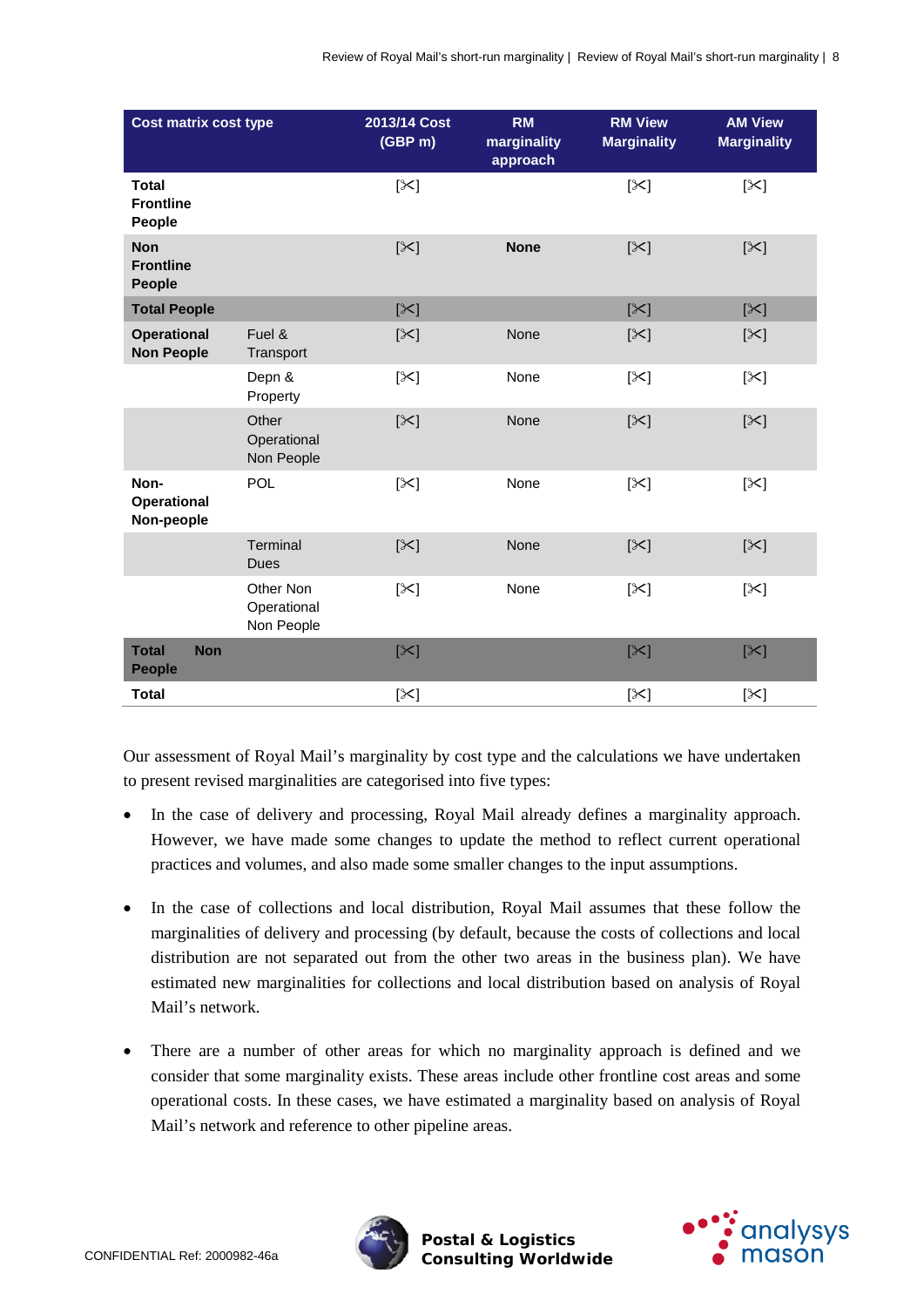- There are several areas of cost for which no marginality approach exists, but which we agree are fully fixed in the short term and therefore have no marginality. These cost areas include managers and other overheads.
- In the case of POL and Terminal dues, no marginality approach exists,  $[\&]$ . We agree with this approach.

The calculations underlying our revised values for the marginalities are based on a number of assumptions:

- Revised marginalities for delivery and processing include the impact of our recommended changes to the Royal Mail modelling suite.
- We have created new marginalities for areas without CVEs based on a combination of our industry expertise and analysis of data provided by Royal Mail (please refer to [Annex C\)](#page-22-0).

The overall marginality for the Royal Mail business calculated based on Royal Mail's original assumptions is very similar to that based on our revisions. It should be noted that we have identified a number of areas where we have adjusted the marginality from Royal Mail's approach, either up or down.

#### **2.1.4 Relying on Royal Mail's current CVE approach as a measure of marginality**

Royal Mail explained that standard and gross hours cannot be easily reconciled, for several reasons:

- 1. Gross hours include pipeline areas for which standard hours have not been defined (e.g. collections and local distribution are included in processing and delivery frontline costs).
- 2. Absence, including holiday, sick leave and breaks, will also form part of the difference between standard and gross hours.
- 3. The IE measures represent a benchmark which Royal Mail aspires to reach,<sup>[4](#page-12-0)</sup> i.e. Royal Mail considers that its real-world operation may be less productive than the operation suggested by the standard hours.

We believe we have accounted for the first two points via the assumptions outlined in [Annex D.](#page-23-0) Regarding the third point, that the amount of standard hours represents an aspiration, our view is that the IE-derived measure of standard hours represents the realistic time that an average competent workforce would take to complete the individual tasks. The measures already include allowances for factors such as fatigue and repetitiveness. Therefore, we consider that the IE-based measure should be close to the actual time required to undertake each individual task.

We have analysed the gap between the gross hours and standard hours, as shown for 2014/15 in [Figure 2.4](#page-13-0) and [Figure 2.5](#page-13-1) below.

<span id="page-12-0"></span><sup>4</sup> Discussed during meetings with Royal Mail.



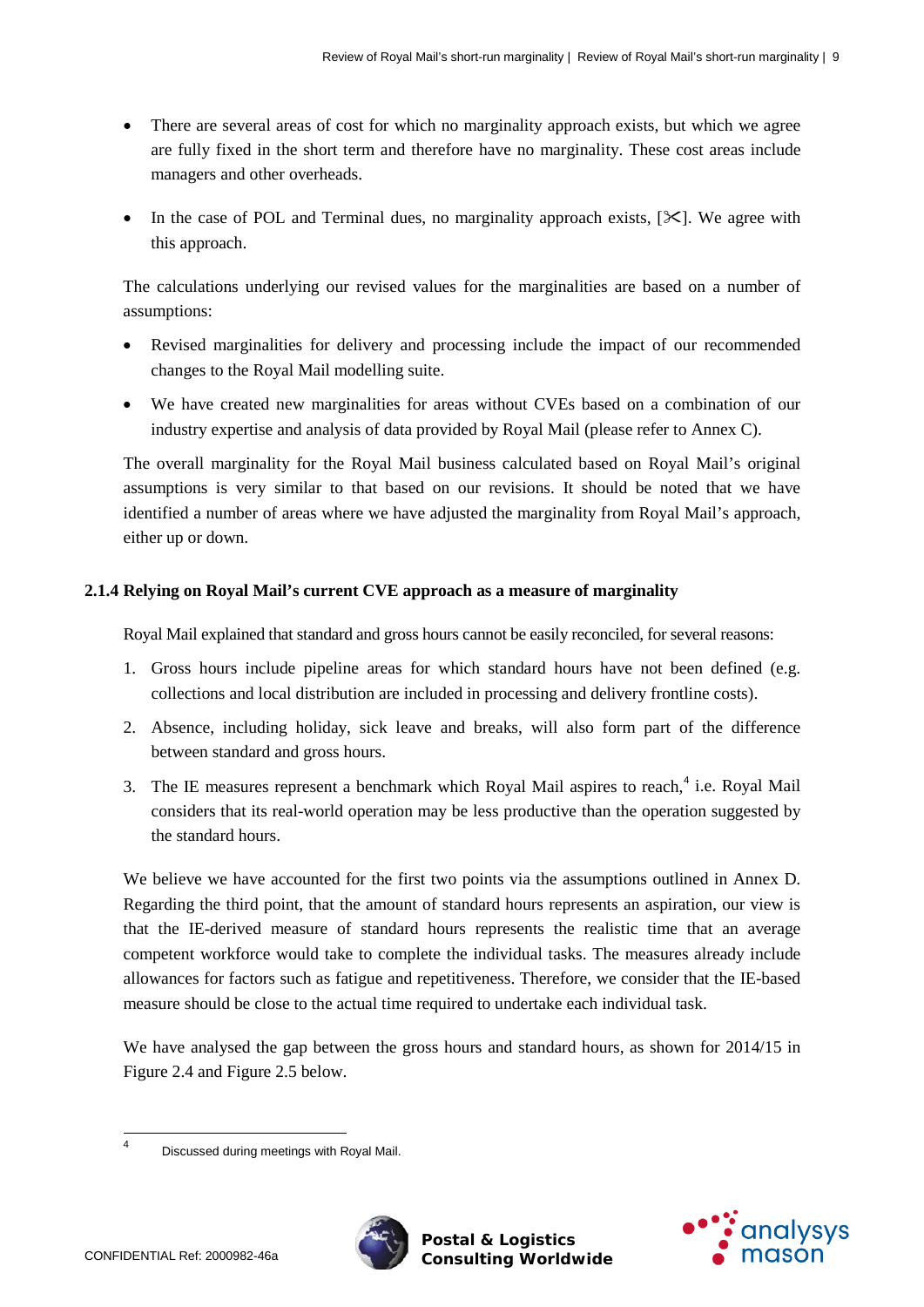<span id="page-13-0"></span>*Figure 2.4: Reconciliation of standard and gross hours in processing [Source: Analysys Mason, 2015]*

 $[\infty]$ 

<span id="page-13-1"></span>*Figure 2.5: Reconciliation of standard and gross hours in delivery [Source: Analysys Mason, 2015]* 

 $[\mathsf{X}]$ 

#### ► *Processing*

It can be seen that there is a material gap between standard hours and our estimate of adjusted hours, and for this reason we think that additional factors are present in the system. We believe that one significant factor is a structural effect arising from the rostering of staff, who within each shift are processing and handling an uneven flow of mail. In defining standard hours, a key decision is how daily, weekly and seasonal variations are accounted for. Generally, it is not possible to have perfect flexibility in the workforce, and the level of staffing is likely to be driven mainly by the required peak rate of work. There will inevitably be some abatement in effort from the peak level during a shift due to the fact that staffing cannot be varied on an hour-by-hour basis. This creates a structural fixed cost associated with staff rostering.

In MCs, while there is *daily* variation in workload, this can be more easily matched to human resources: processing work can be carried over from one day to the next for some mail streams (i.e. second class mail), and so an average manning level can be set to ensure that on each day essential operations (i.e. first class mail) are completed, together with a reasonable amount of nonessential work (i.e. second class mail) to maintain service quality.

However, the variation in load in MCs is more evident on an *hourly* basis, as an "ebb and flow" of mail as it arrives, is processed, and is sent out<sup>[5](#page-13-2)</sup>. There is, for example, a fixed cost of staff preparing for trucks to arrive. We have attempted to capture this effect in our analysis, the results of which are included in the Processing figures above (for details, refer to Annex  $[\mathcal{K}]$ ). This issue has less of an effect on Delivery Indoor, since the distances between MCs and Delivery Offices are shorter and more predictable, and the mail has normally already arrived at the Delivery Office before the Delivery Indoor staff commence their shifts.

#### $[\mathbb{X}]^6$  $[\mathbb{X}]^6$

The impact of efficiency may play a part in the remaining difference between standard and gross hours. However, issues related to efficiency are not within the scope of the present review.

<span id="page-13-3"></span><sup>6</sup> Royal Mail response to "'Clarification questions on marginality' (email dated 23/04/15) ("Follow-up Queries")", Annex A – Responses to Ofcom's queries of 23/04/2015.





<span id="page-13-2"></span> $5$  [ $\mathcal{X}$ ]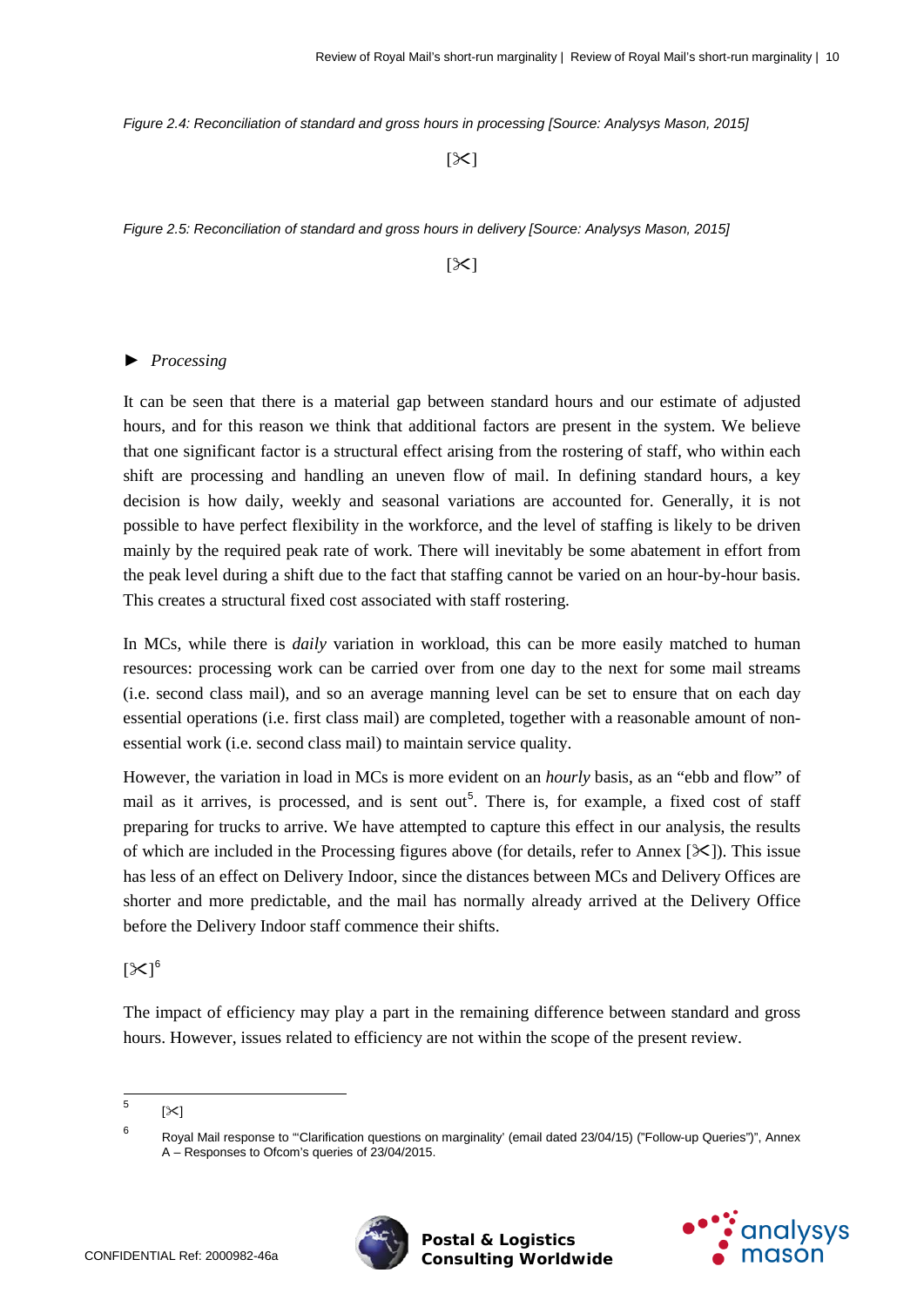We have considered whether the marginality of the estimated gap in hours is the same as that given by the standard-hours calculations. We propose that the gap is predominantly a short-run *fixed* cost on the basis of the standard-hours calculations, as we believe there is fixed cost in the Royal Mail business which is not being captured by the IE-based marginality approach: the IE approach is best suited to measuring a continuous run of steady demand, but does not capture the fixed cost associated with the ability of a real-world workforce to perfectly flex in order to follow variations in demand (e.g. hour to hour, day to day, and season to season).

We are not able to speculate which of the factors described above (structural fixed rostering costs or efficiency) makes the greatest contribution to this gap. We conclude that the marginality in processing is currently overstated, and should be lower.

#### ► *Delivery*

In Delivery, there is also a material gap between gross and standard hours after our various adjustments. We think there are also structural fixed costs associated with Delivery<sup>[7](#page-14-0)</sup>.

#### ► *Conclusions*

The analysis of the difference between gross hours and our revised view of standard hours gives rise to the following two conclusions.

- It is useful to undertake a reconciliation between gross hours and standard hours. The analysis above has revealed a number of insights into what might be causing the difference. Ofcom may wish to discuss with Royal Mail whether it is able to provide its own reconciliation.
- Such a reconciliation is only useful when combined with fully up-to-date IE-based measurements throughout the standard hours computation. The assumptions for planning are underpinned by a large number of real-world measurements of the time taken to undertake tasks (so-called basic minute values or BMVs), as well as other aspects such as container fills, proportions of mail and distances travelled.<sup>[8](#page-14-1)</sup> Due to the evolving nature of Royal Mail's business, a regular update to the IE-measured inputs will be essential.

<span id="page-14-1"></span><sup>&</sup>lt;sup>8</sup> We have been able to confirm that while a review of all PVs was undertaken by Royal Mail in 2012, it no longer holds the data that was used to create the original PVs. Further detail of our analysis can be found in Annex G.1.





<span id="page-14-0"></span> $7$  In delivery, variation in workload is mainly caused by the day of the week: for example, delivery volumes are significantly lower on a  $[\times]$ 

An additional effect is that the nature of outdoor delivery activities constrains the amount by which indoor resource can be flexed in response to demand. Each outdoor delivery route has to be capable of passing every address every day irrespective of which addresses will receive mail. The time spent travelling to, from and around the route s therefore relatively fixed, and the main element that varies is the time spent actually visiting and delivering mail to addresses receiving mail. This effect creates additional constraints on adapting the resourcing to variations in mail volume.

Note, we are unable to separate out the impact of daily variation effects from other effects (such as efficiency) without detailed bottom-up modelling of delivery activities.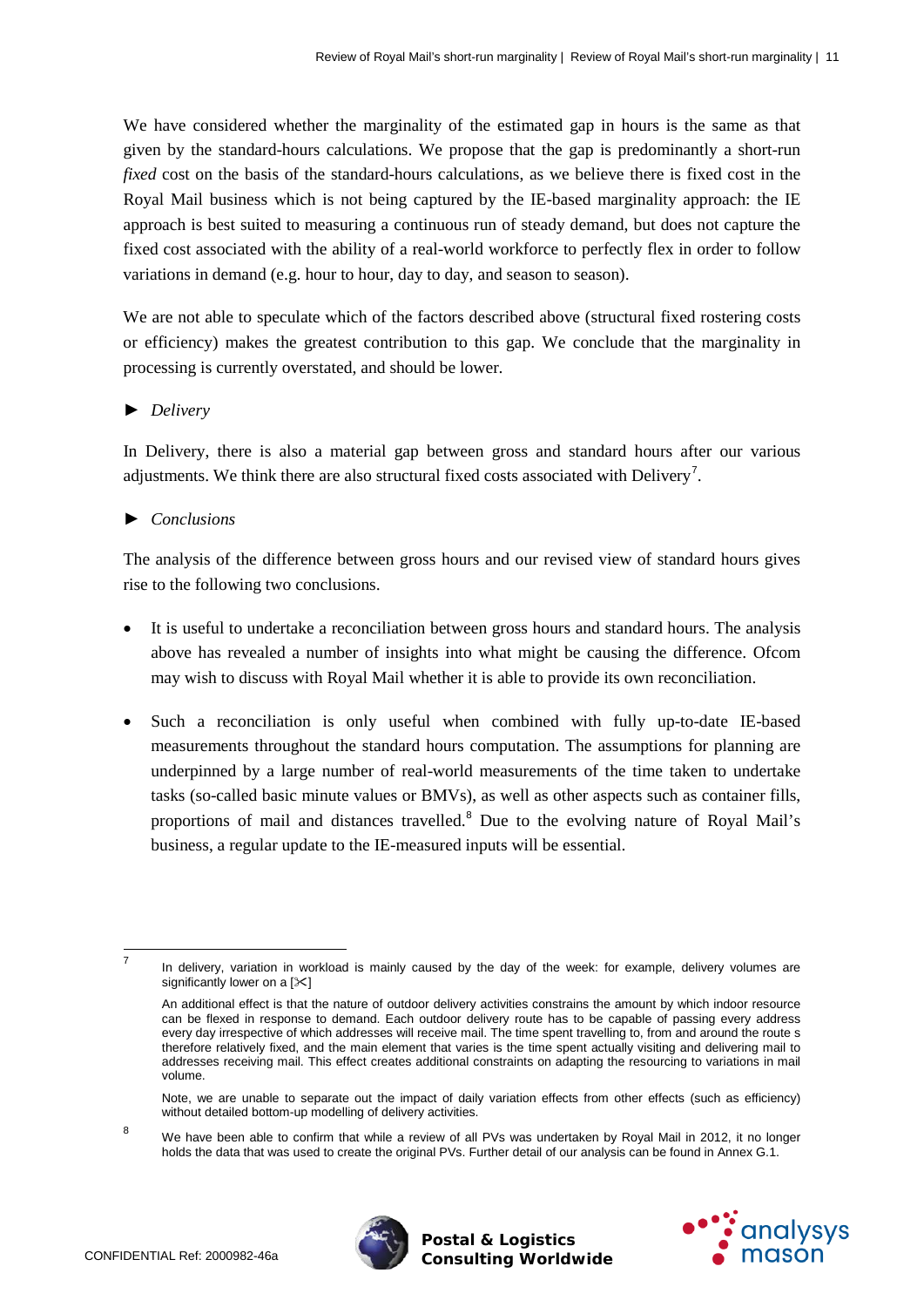We recommend that Ofcom asks Royal Mail to provide a reconciliation between standard and gross hours, and also continue to closely follow any updates that Royal Mail makes to its IEmeasured inputs.

#### **2.2 Recommendations for improvements to assumptions**

Within the limitations of the marginality approach described above, we have considered whether the assumptions and methodologies in the approach can be improved. We have split our recommendations into three categories, depending on the impact that the improvements would have; these are presented in the following three subsections.

#### **2.2.1 High-materiality improvements**

- We agree with Royal Mail's proposal to remove a calculation from the CVR control model,<sup>[9](#page-15-0)</sup> and have described the impact of such a change in [Annex I.](#page-28-0) The results show material changes for both manual and mechanised letters. Though the revised CVEs show distinct differences in marginality between manual and mechanised mail.
	- $-$  [ $\mathsf{\times}$ ]
	- $-$  [ $\times$ ]
	- $-$  [ $\chi$ ].
- Updating the Delivery Outdoor model to reflect the new delivery methods has a large impact on the associated CVEs and PVs. Generally, the marginality has reduced as higher marginality methods such as unsupported foot delivery and cycle delivery have been replaced with lower marginality van-supported, foot and lightweight trolley (LWT) delivery. There has been a large reduction in marginality for packets, as the very-high-marginality dedicated packet deliveries are much reduced as;<sup>[10](#page-15-1)</sup> the majority of packets are now delivered via the vansupported methods, alongside letter mail.

#### **2.2.2 Low-materiality improvements**

- Updating the traffic assumptions used to calculate CVEs and PVs has a low materiality impact on the results.
- Our work plan adjustments show small but measureable changes in the CVEs and PVs, although there is a mixed impact across the formats as our changes are mixed in nature (sometimes more fixed cost is required, sometimes less).





<span id="page-15-0"></span><sup>9</sup> Note: Royal Mail refer to its short-run cost-volume elasticities as cost-volume relationships (CVRs).

<span id="page-15-1"></span> $10$   $[35]$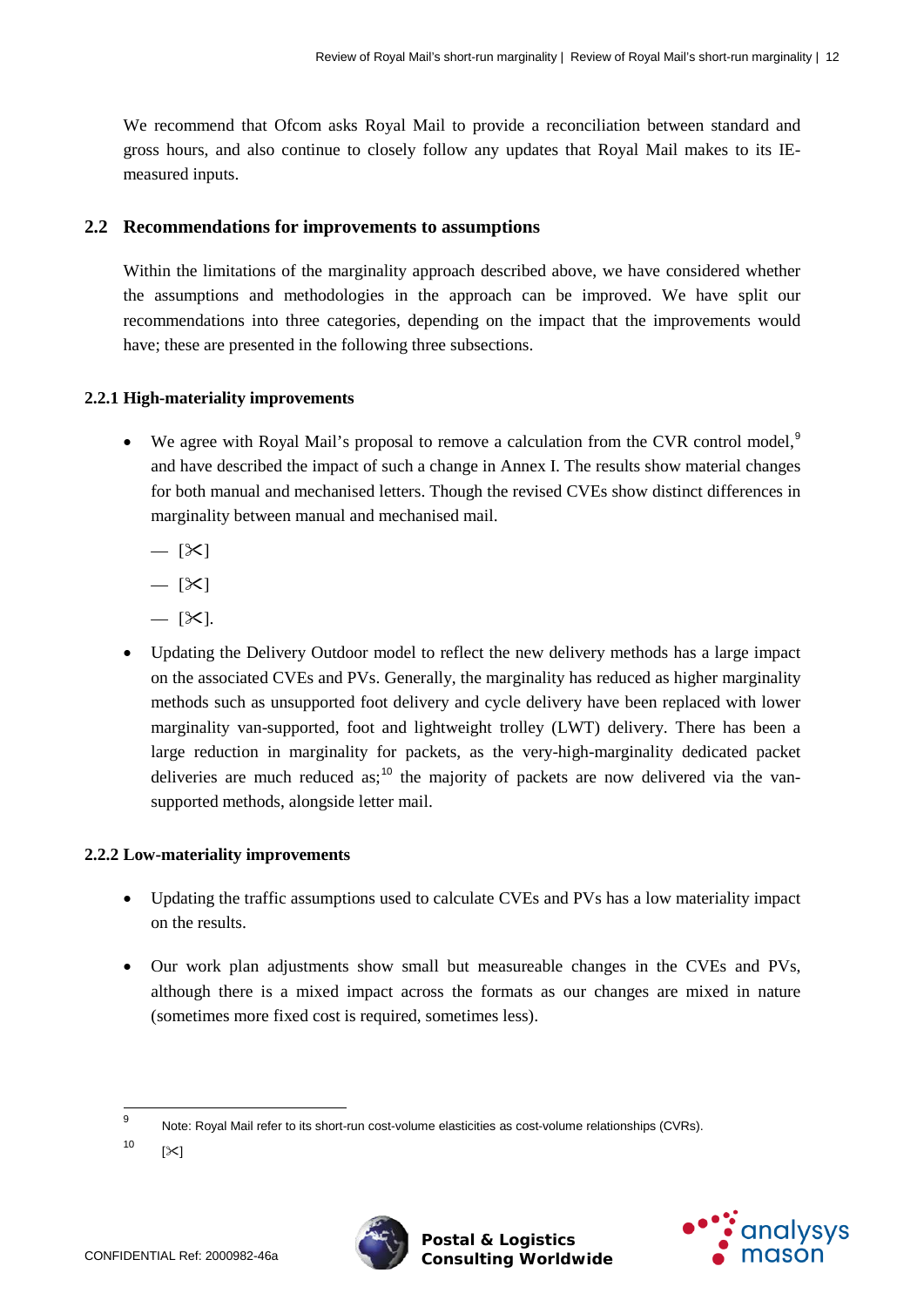- The machine-related adjustments show very small changes, and only to machine-related activities. This is because there have been relatively small changes in the average number of machines per MC since the assumptions were defined.
- The changes to the delivery traffic (including items per delivery point (DP)) create the unintuitive result of increasing both the PVs and the marginality. This is because the drop in volumes decreases the call rate (the proportion of homes and businesses that are actually visited to deliver mail), so it takes more time to deliver a certain amount of items, but increases the gradient of the call-rate curve, and therefore increasing the marginality. Based on our high-level analysis, Royal Mail's call rate model appears to be valid.
- We have reduced the door-to-door (D2D) volumes by a factor of 2 to represent the fact that D2D items tend to be bundled and are statistically distributed in the same way as other mail<sup>[11](#page-16-0)</sup>. This has resulted in a small but measurable increase in PV, but a decrease in CVE. The Royal Mail model  $[\&$ . Reducing the D2D volumes has no impact on the addressed call rate, but increases the fixed work per unaddressed item.

#### **2.2.3 No impact improvements**

- There was a small error in the CVR control model relating to the use of the volume splits for the outward segment for all pipeline segments. We discuss the impact of correcting this error in detail in [Annex I;](#page-28-0) in summary, the results show no impact on the CVEs and PVs, as this calculation is used only to inform the conversion to weighted items, based on the time taken to process a mechanised letter.
- We have found Royal Mail's classification of activities into fixed and variable to be reasonable. We consider that many of the assumptions that we have identified as being questionable will have no material impact on the results.

#### **2.2.4 Issues for which we have checked materiality**

There are two issues which we have identified and for which we have assessed the materiality:

- In the models reviewed, fixed planning values for Royal Mail's compact sequence sorters (CSSs) are not included. Based on other inward sorting machines, we have estimated that the missing fixed planning values represent less than 1% of total standard hours. Please see Annex  $[\&]$ .
- Royal Mail double counts variable workload in its indoor delivery area. The last container used (e.g. tray, york) will be on average half full, and Royal Mail correctly assumes that a whole container will need to be moved or sorted as the last container used. However, the final





<span id="page-16-0"></span><sup>11</sup>  $[x]$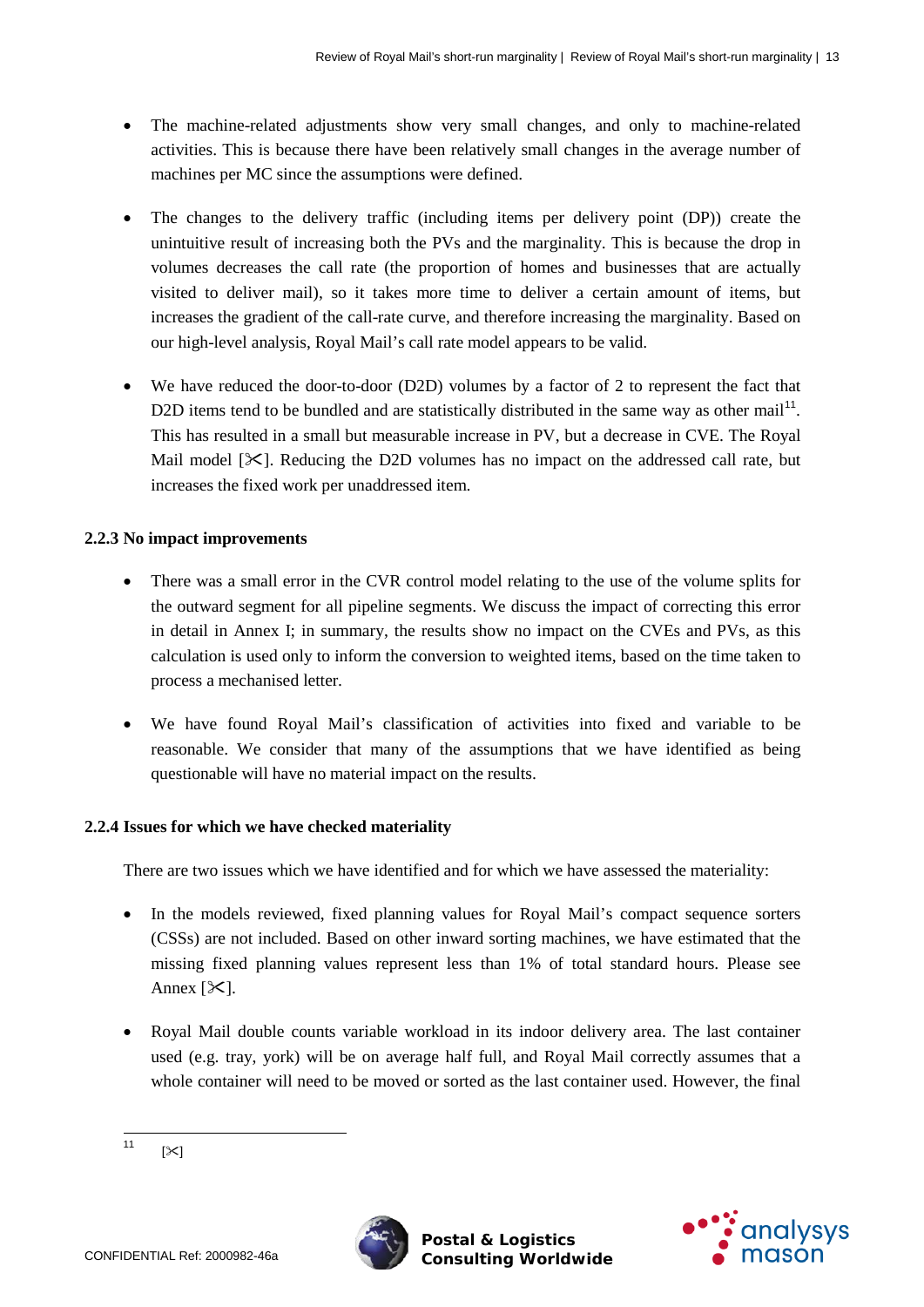half is also included in the variable workload. We estimate the impact of this issue to be less than 1% of total standard hours. Please see Annex  $[\mathcal{K}]$ .

We consider both of these issues to have no material impact on the results of our analysis.

#### **2.2.5 Impact of recommendations**

We have implemented the above recommendations in a copy of the Royal Mail model suite, and shown the impact on the CVEs and PVs in [Annex I.](#page-28-0) Overall, the impact is small, which supports our conclusion that whilst there is a large amount of detail supporting the marginality measures of certain parts of the business, changing individual assumptions (or even groups of assumptions) does not have a large impact on the overall result.

#### **2.3 Zonal effects**

We have developed Royal Mail's current marginality models to consider differences between zones, including an increase in volume drop to model the effect of new competition. We have focused on Delivery Outdoor, since this is the pipeline segment which will be most strongly affected (due to differences in the split of delivery methods).

We have shown the impact on the CVEs and PVs in [Annex I.](#page-28-0) Overall, the major differences between the zones are between urban and rural; the differences between urban zones (London, urban, suburban) is small. Urban zones have a much lower marginality than rural, mainly due to the inclusion of firm deliveries in urban areas, which have a markedly low marginality. An increase in the volume drop creates a higher marginality as the call rate model will move to a steeper part of the curve. This is illustrated i[n Figure 2.6.](#page-17-0)



<span id="page-17-0"></span>*Figure 2.6: Illustration of increase in call rate gradient due to decrease in volume [Source: Analysys Mason, 2015]*

Items per delivery point (y)



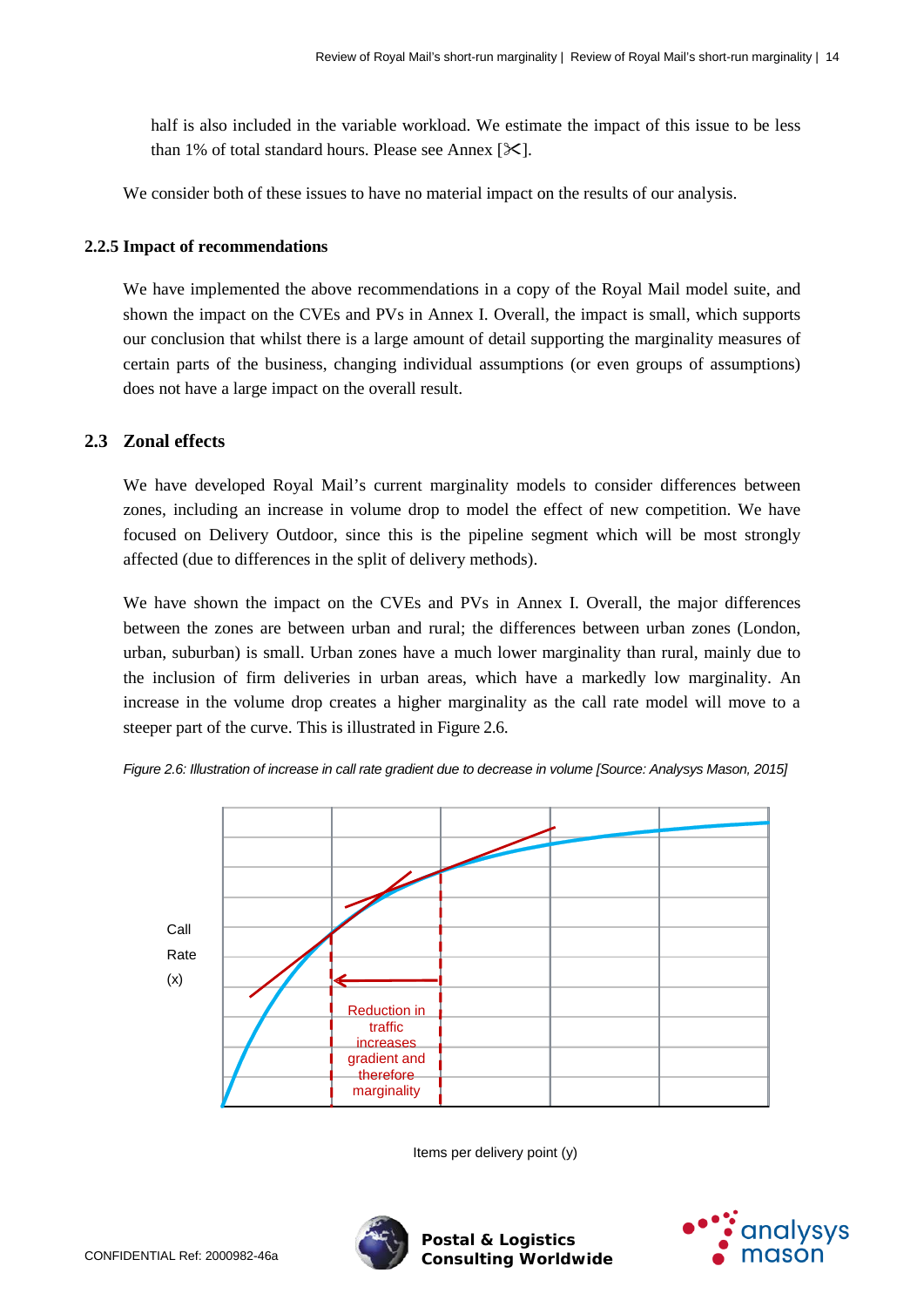### <span id="page-18-0"></span>Annex A Approach to reviewing Royal Mail's short-run marginality

The way that Royal Mail models short-run marginality is illustrated for the 2013/14 cost base in [Figure A.1](#page-19-0) overleaf. Based on this, we have structured our review into seven review streams, which are described in detail in the following annexes:

- 1. Classification of overall cost base [\(Annex B\)](#page-21-0)
- 2. Review of costs without CVEs [\(Annex C\)](#page-22-0)
- 3. Review of reconciliation between workload and gross hours [\(Annex D\)](#page-23-0)
- 4. Review of modelling mechanics and computational issues [\(Annex E\)](#page-24-0)
- 5. Review of classification of tasks into fixed and variable [\(Annex F\)](#page-25-0)
- 6. Review of detailed bottom-up assumptions underpinning PVs [\(Annex G\)](#page-26-0)
- 7. Zonal analysis applied to Delivery Outdoor model [\(Annex H\)](#page-27-0).

We have reviewed Royal Mail's short-run marginality for all pipeline areas and for all cost types. The areas for which Royal Mail has defined a CVE approach are discussed in detail in [Annex E,](#page-24-0) [Annex F](#page-25-0) and [Annex G,](#page-26-0) while [Annex C](#page-22-0) focuses on the pipeline areas and cost types for which CVEs are *not* currently applied. The location of the analysis for each pipeline area and cost type is shown in [Figure A.2](#page-19-1) overleaf.

Finally, after describing the analysis carried out in each of these review streams, in [Annex I](#page-28-0) we list the changes we have made to the Royal Mail short-run modelling suite based on these findings, and present our recommendations for revised CVEs and PVs.



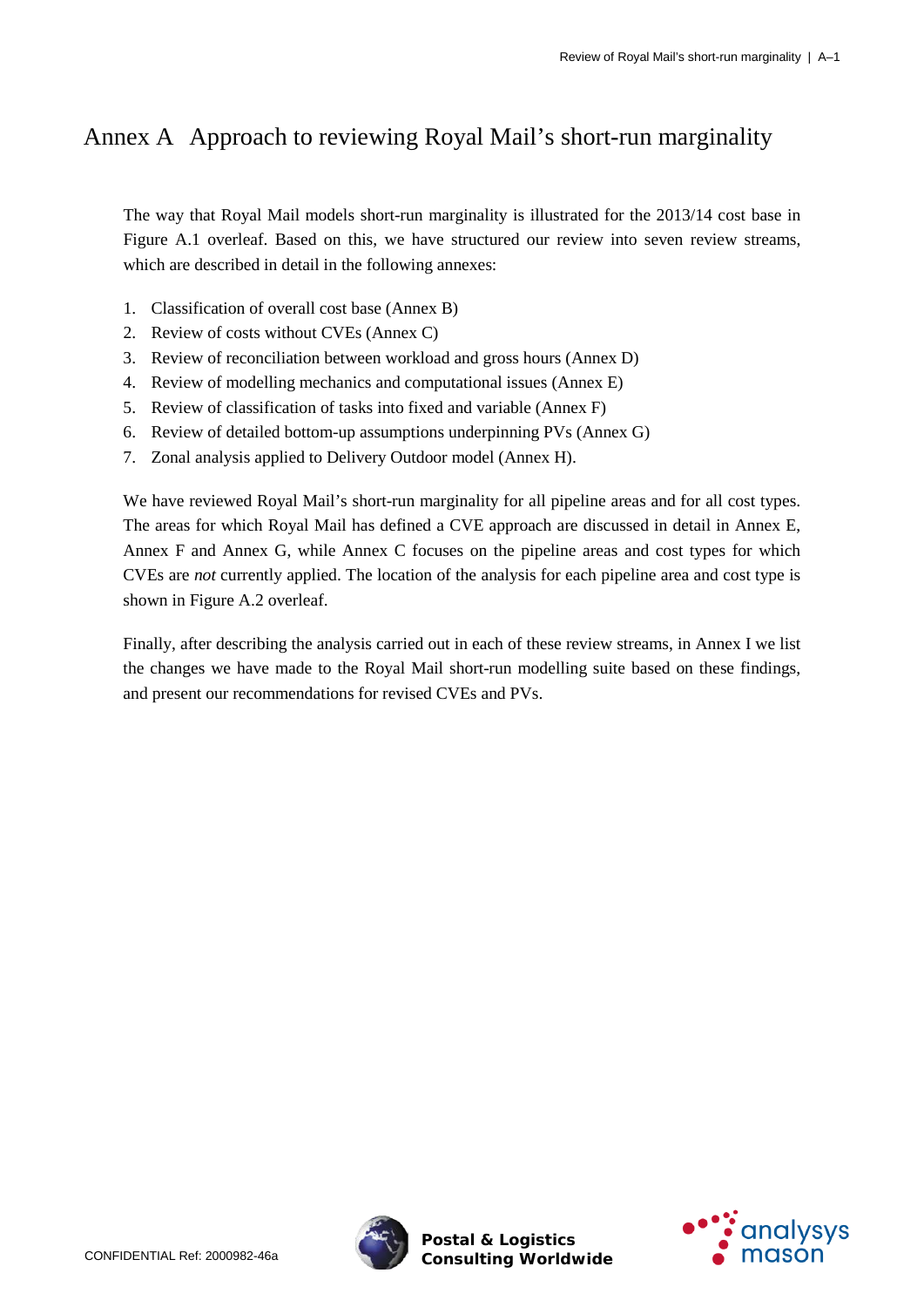*Figure A.1: Mapping of Royal Mail short-run marginality modelling and structure of our review [Source: Analysys Mason, 2015]* 

#### $[\mathbb{X}]$

#### *Figure A.2: Location of our analysis of each pipeline area and cost type [Source: Analysys Mason, 2015]*

<span id="page-19-1"></span><span id="page-19-0"></span>

|                                                      | Collection            | Outward                            | RDC                     | Network                 | Inward                             | Local Dist.              | <b>Delivery</b><br>Indoor | Delivery<br>Outdoor                            | Int.<br>Ops | POL and<br>Term. dues | Overhead<br>functions |
|------------------------------------------------------|-----------------------|------------------------------------|-------------------------|-------------------------|------------------------------------|--------------------------|---------------------------|------------------------------------------------|-------------|-----------------------|-----------------------|
| Frontline<br>staff                                   | Section<br>$[\times]$ | Annex E,<br>Annex F and<br>Annex G | Section<br>[ $\times$ ] | Section<br>[ $\times$ ] | Annex E,<br>Annex F and<br>Annex G | Section<br>[╳]           |                           | Sec.<br>Annex E, Annex F<br>and Annex G<br>[╳] |             |                       |                       |
| Operational<br>managers                              |                       | Section [ $\bowtie$ ]              |                         |                         |                                    |                          |                           |                                                |             |                       |                       |
| Fuel and<br>other<br>transport<br>costs              | Section<br>[≻]        |                                    |                         | Section<br>$[\times]$   |                                    | Section<br>[ $\bowtie$ ] |                           | Section<br>[X]                                 |             |                       |                       |
| Operational<br>depreciation<br>and property<br>costs | Section [ $\bowtie$ ] |                                    |                         |                         |                                    |                          |                           |                                                |             |                       |                       |
| Other<br>operational<br>costs                        | Section [ $\bowtie$ ] |                                    |                         |                         |                                    |                          |                           |                                                |             |                       |                       |
| POL and<br>Terminal<br>Dues                          |                       |                                    |                         |                         |                                    |                          |                           |                                                |             | Section [ $\bowtie$ ] |                       |
| Other non-<br>operational<br>costs                   |                       |                                    |                         |                         |                                    |                          |                           |                                                |             |                       | Section<br>$[\times]$ |



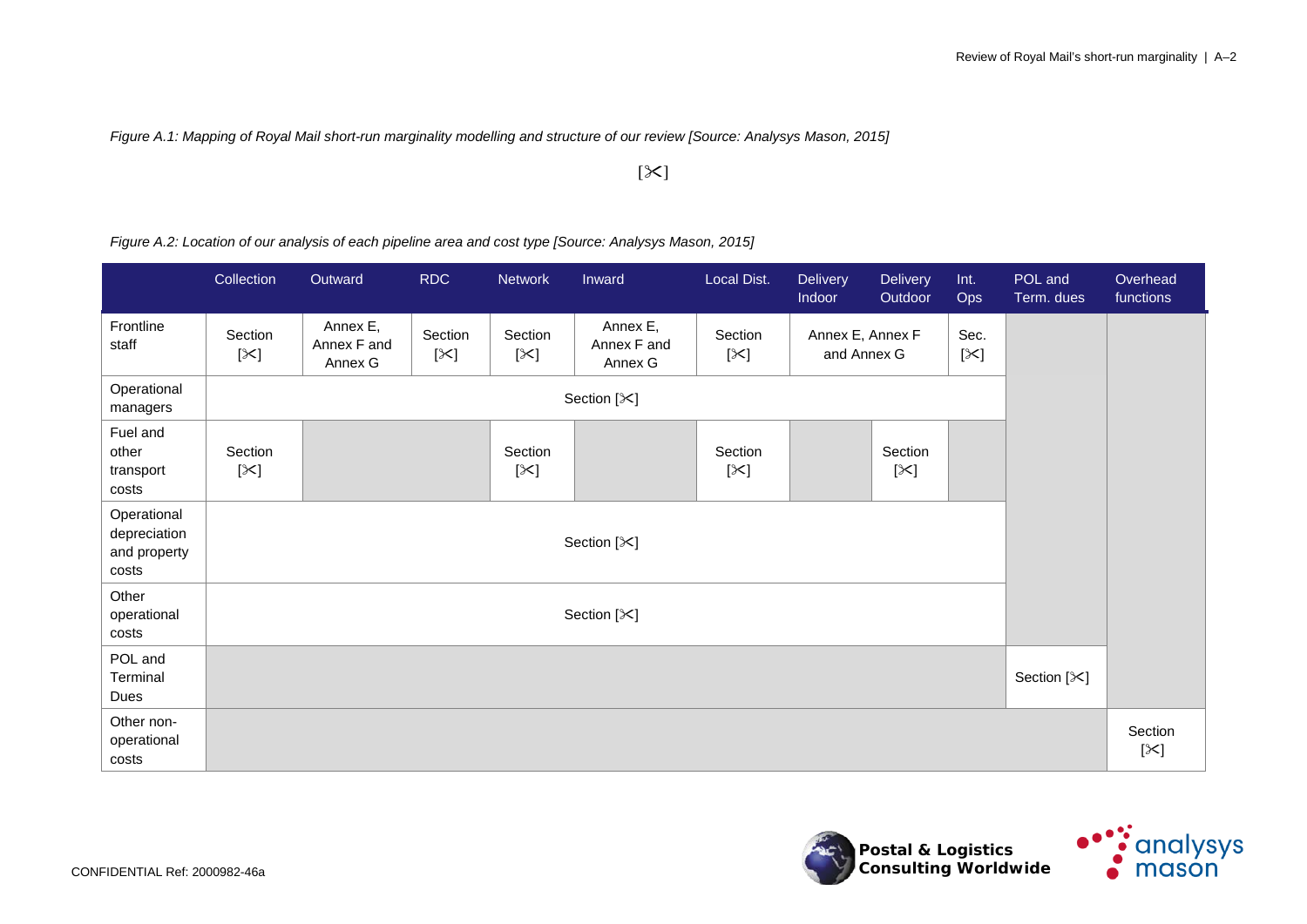

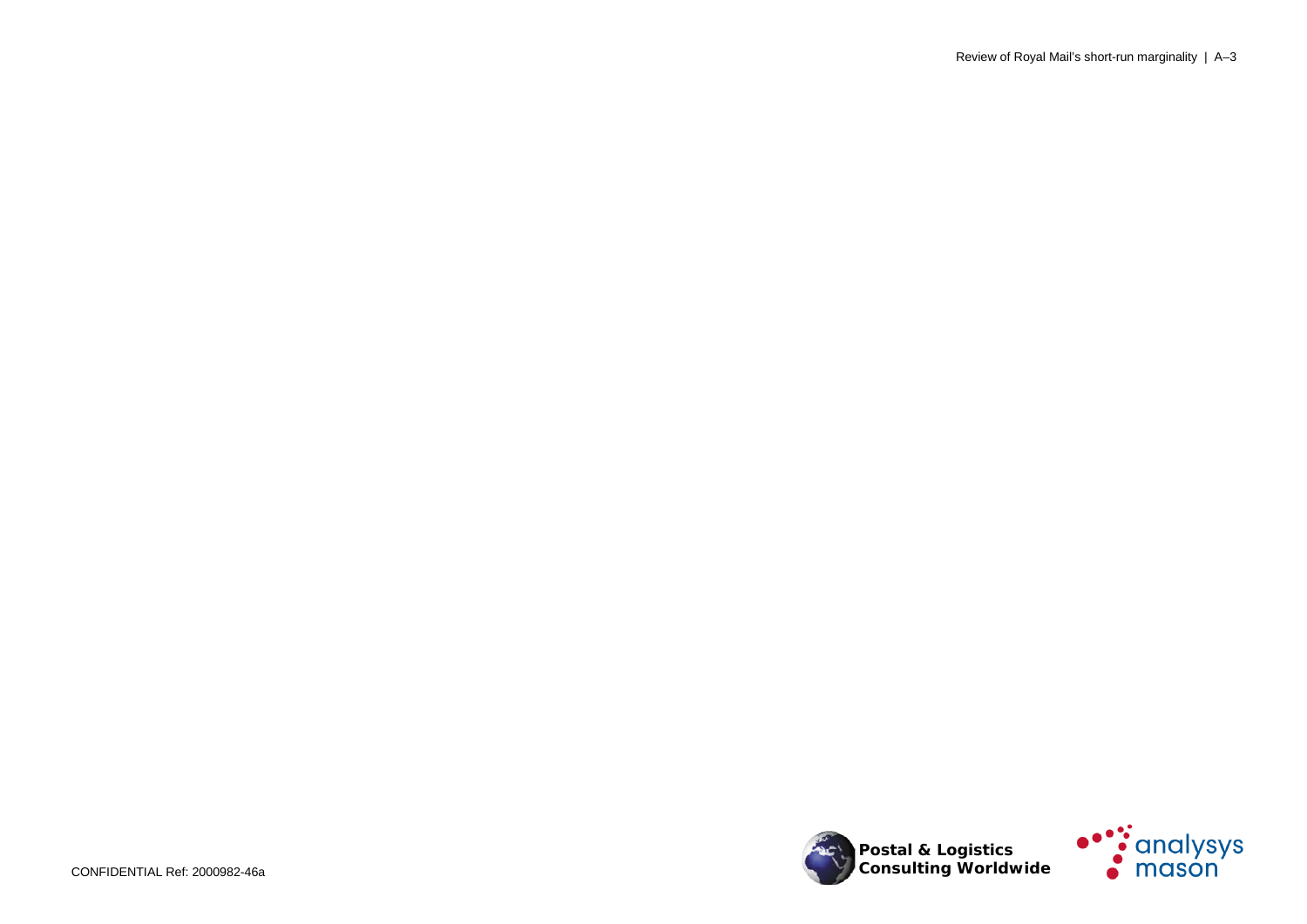### <span id="page-21-0"></span>Annex B Classification of overall cost base

 $[\mathcal{K}]^{$ [12](#page-21-1), [13](#page-21-2), [14](#page-21-3)

<span id="page-21-2"></span> $13$  [ $\times$ ]





<span id="page-21-1"></span> $\frac{12}{[35]}$ 

<span id="page-21-3"></span> $14$  [ $\times$ ]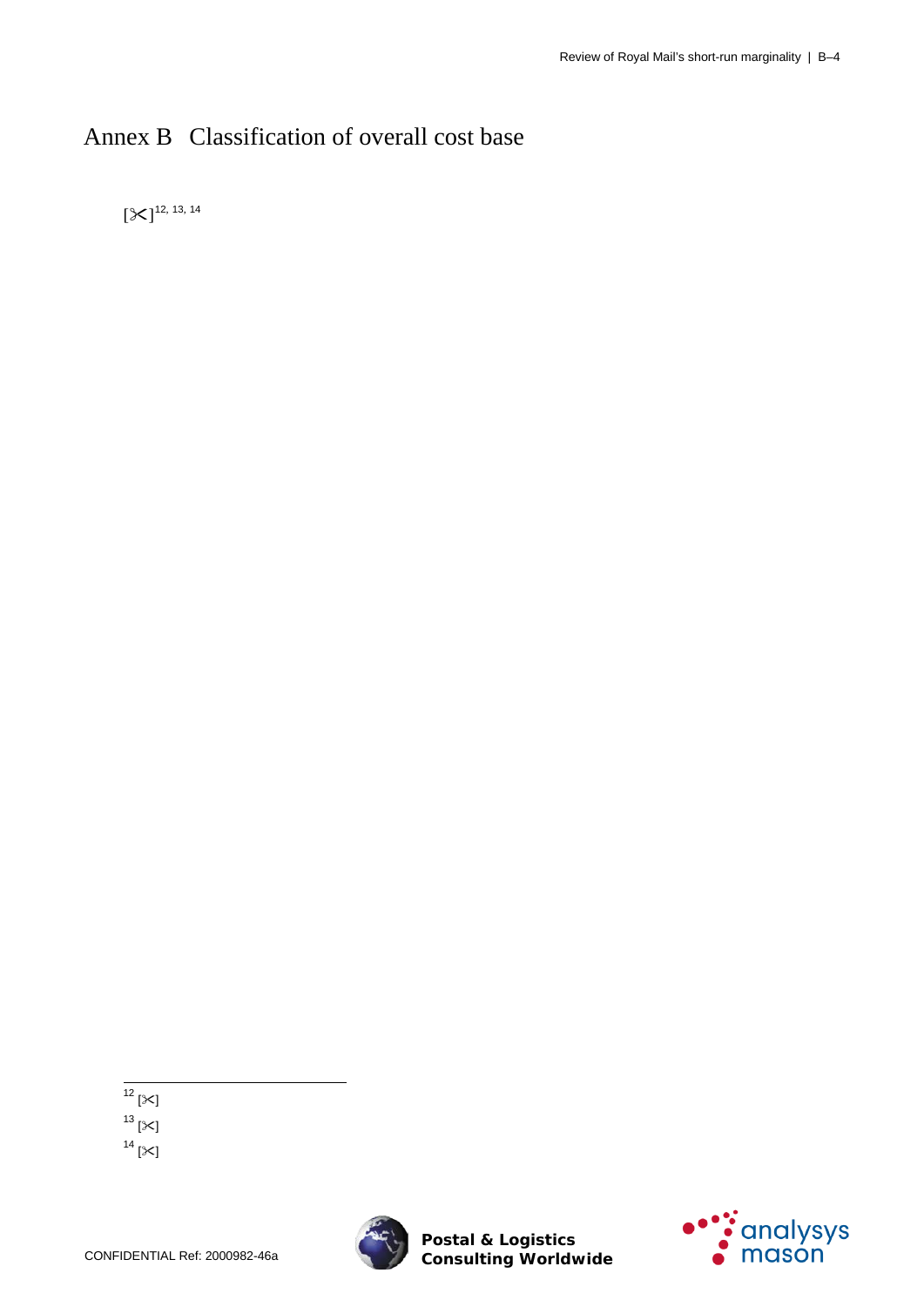### <span id="page-22-0"></span>Annex C Review of costs without CVEs

 $[\mathcal{X}]$  <sup>[15](#page-22-1), [16](#page-22-2), [17](#page-22-3), [18](#page-22-4), [19](#page-22-5), [20](#page-22-6), [21](#page-22-7), [22](#page-22-8), [23](#page-22-9), [24](#page-22-10), [25](#page-22-11)</sup>

<span id="page-22-1"></span> $15$  [ $\times$ ]

<span id="page-22-2"></span> $16$  [ $\times$ ]

<span id="page-22-3"></span> $17$  [ $\times$ ]

<span id="page-22-4"></span> $18$  [ $\times$ ]

- <span id="page-22-5"></span> $19$  [ $\times$ ]
- <span id="page-22-6"></span> $^{20}$  [ $\&$ ]

<span id="page-22-7"></span> $^{21}$  [ $\times$ ]

- <span id="page-22-8"></span> $^{22}$  [ $\times$ ]
- <span id="page-22-9"></span> $^{23}$  [ $\times$ ]
- <span id="page-22-10"></span><sup>24</sup> [ $\times$ ]
- <span id="page-22-11"></span> $^{25}$  [ $\times$ ]



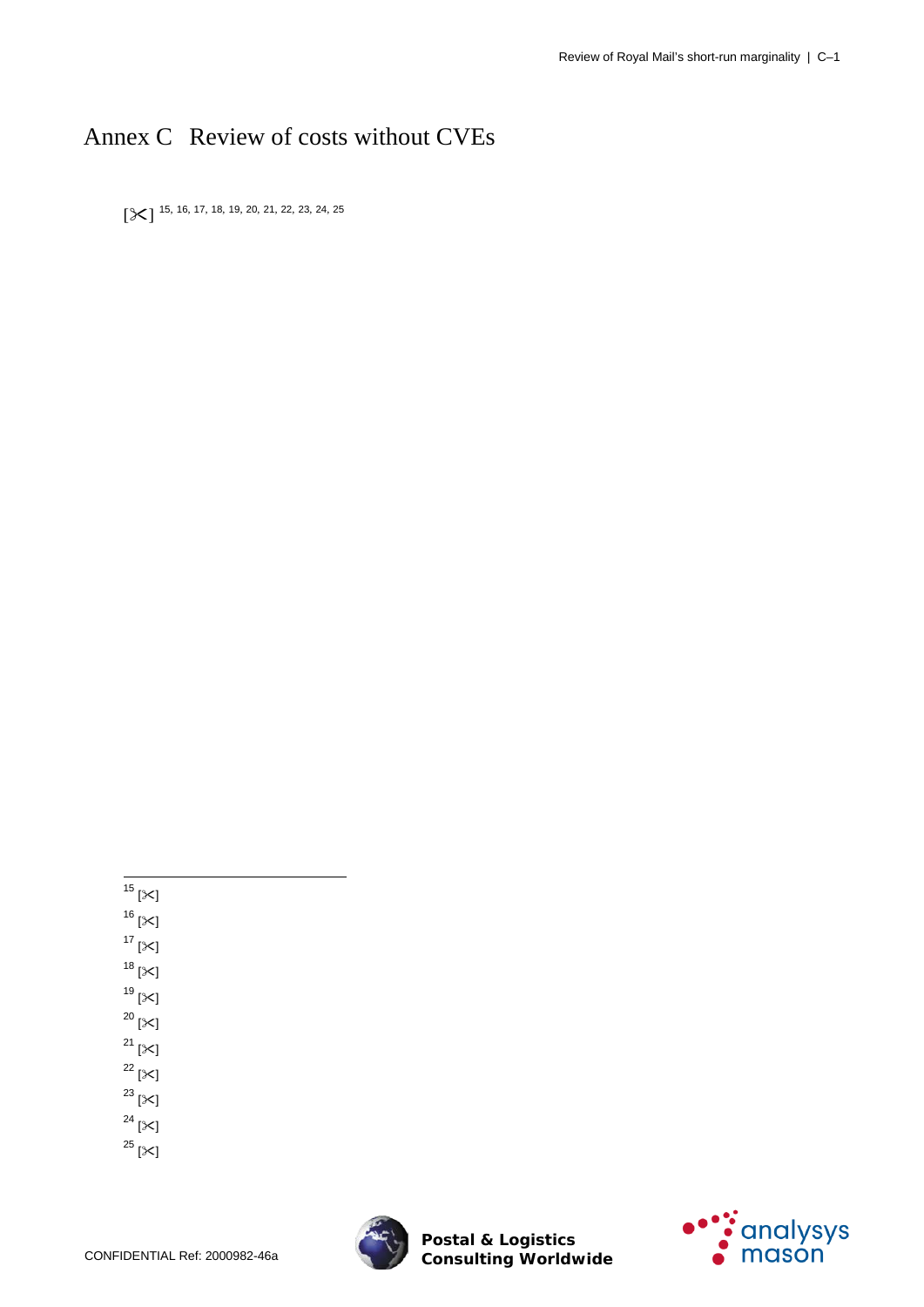### <span id="page-23-0"></span>Annex D Review of reconciliation between standard and gross hours

 $[\mathcal{K}]$  <sup>[26](#page-23-1), [27](#page-23-2), [28](#page-23-3), [29](#page-23-4), [30](#page-23-5), [31](#page-23-6)</sup>

<span id="page-23-1"></span> $\overline{\frac{26}{8}}$ [ $\times$ ]

<span id="page-23-2"></span><sup>27</sup> [ $\times$ ]

<span id="page-23-3"></span> $^{28}$  [ $\times$ ]

 $^{29}$  [ $\times$ ]

<span id="page-23-5"></span><span id="page-23-4"></span> $^{30}$  [ $\times$ ]

<span id="page-23-6"></span> $31$  [ $\!\times$ ]



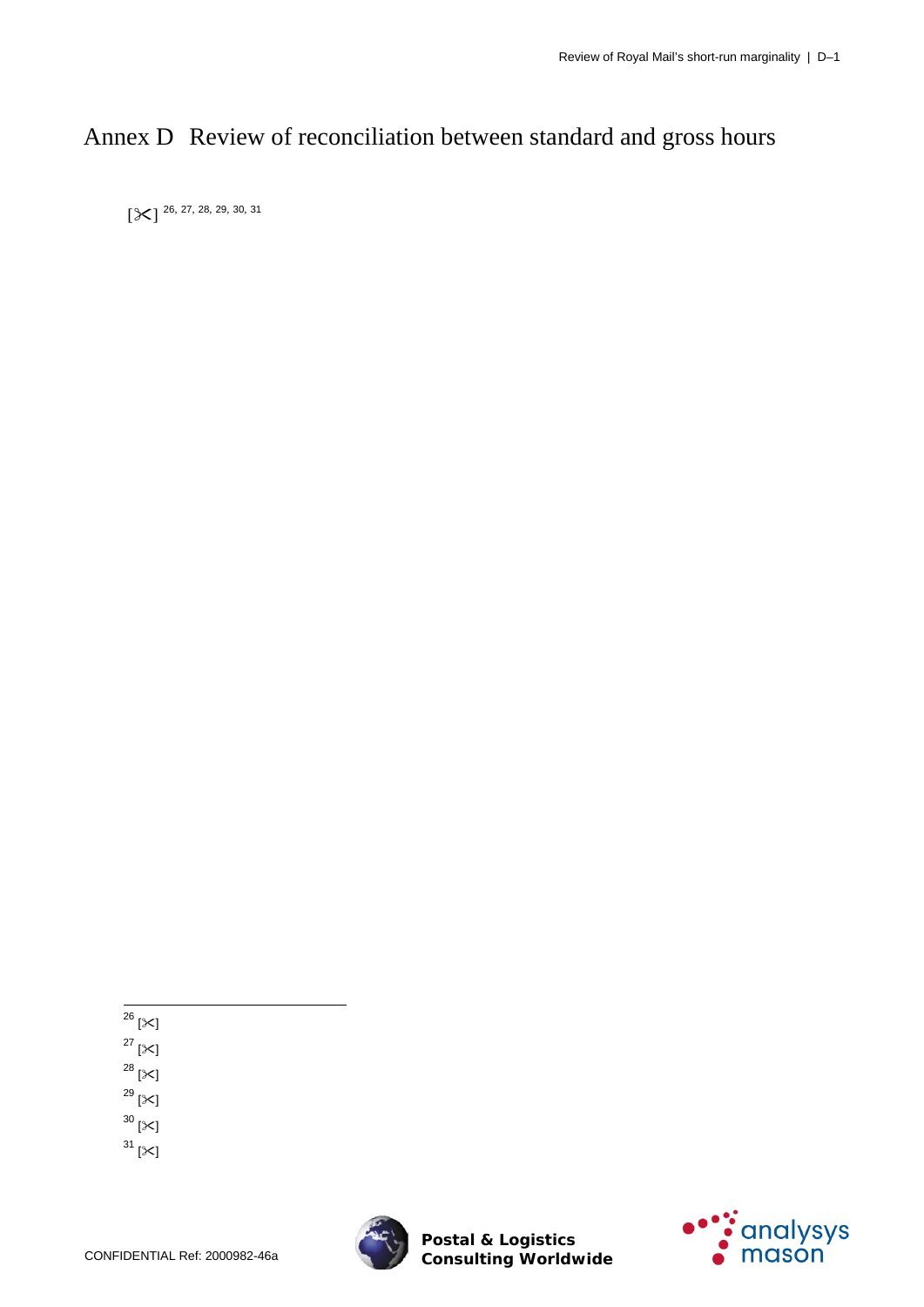# <span id="page-24-1"></span><span id="page-24-0"></span>Annex E Review of modelling mechanics and computational issues

 $[\mathcal{K}]^{32, 33}$  $[\mathcal{K}]^{32, 33}$  $[\mathcal{K}]^{32, 33}$  $[\mathcal{K}]^{32, 33}$  $[\mathcal{K}]^{32, 33}$ 

<span id="page-24-3"></span><span id="page-24-2"></span> $32$  [ $\times$ ]  $^{33}$  [ $\times$ ]

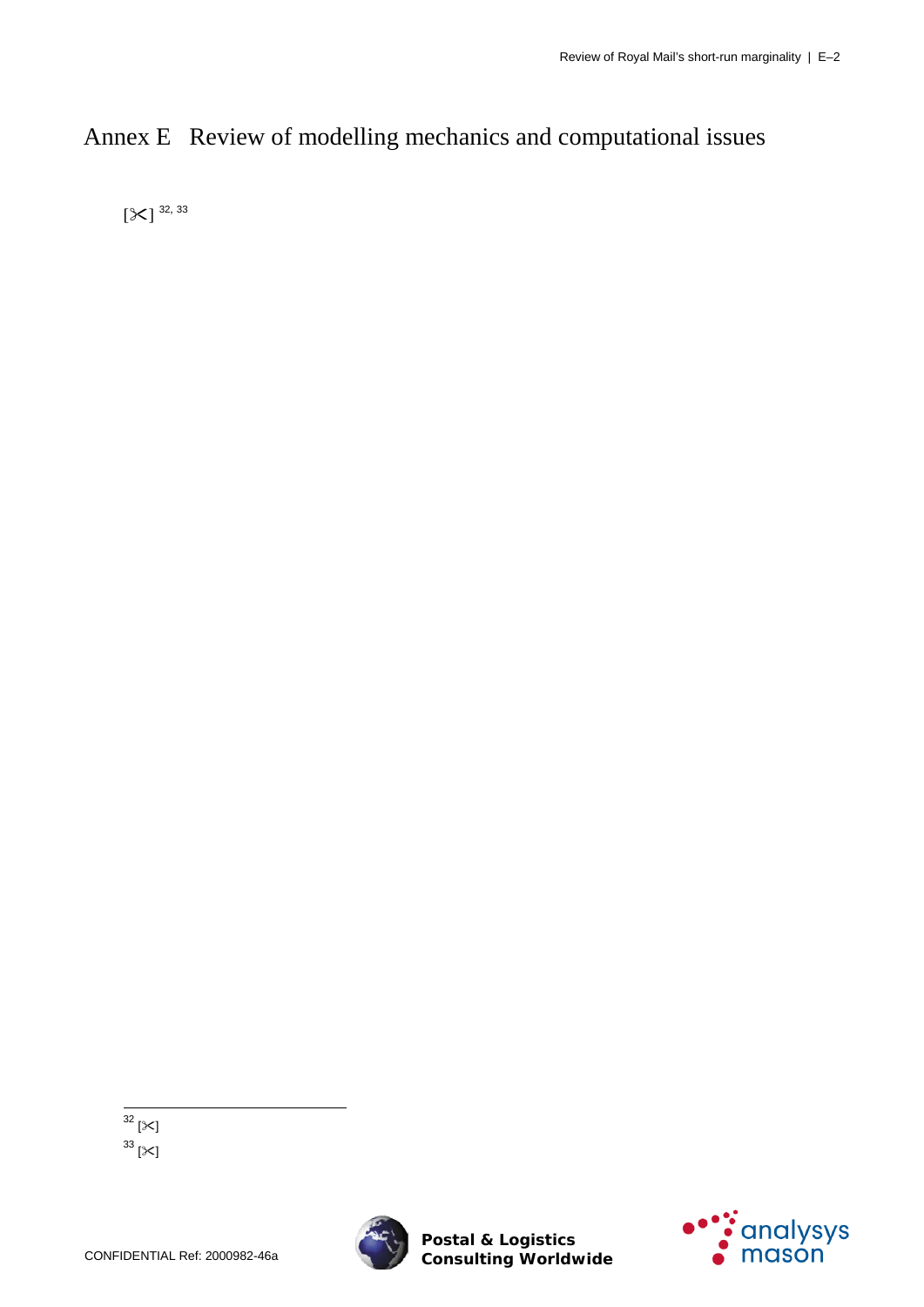## <span id="page-25-1"></span><span id="page-25-0"></span>Annex F Review of classification of tasks into fixed and variable

 $[\mathcal{K}]$  [34](#page-25-2), [35](#page-25-3), [36](#page-25-4), [37](#page-25-5), [38](#page-25-6), [39](#page-25-7), [40](#page-25-8)

- <span id="page-25-2"></span> $34 \times 1$
- <span id="page-25-3"></span> $35$  [ $\times$ ]
- <span id="page-25-4"></span> $36$  [ $\times$ ]
- <span id="page-25-5"></span> $37$  [ $\times$ ]
- <span id="page-25-6"></span> $38$  [ $\times$ ]
- <span id="page-25-7"></span> $39$  [ $\times$ ]
- <span id="page-25-8"></span> $^{40}$  [ $\approx$ ]



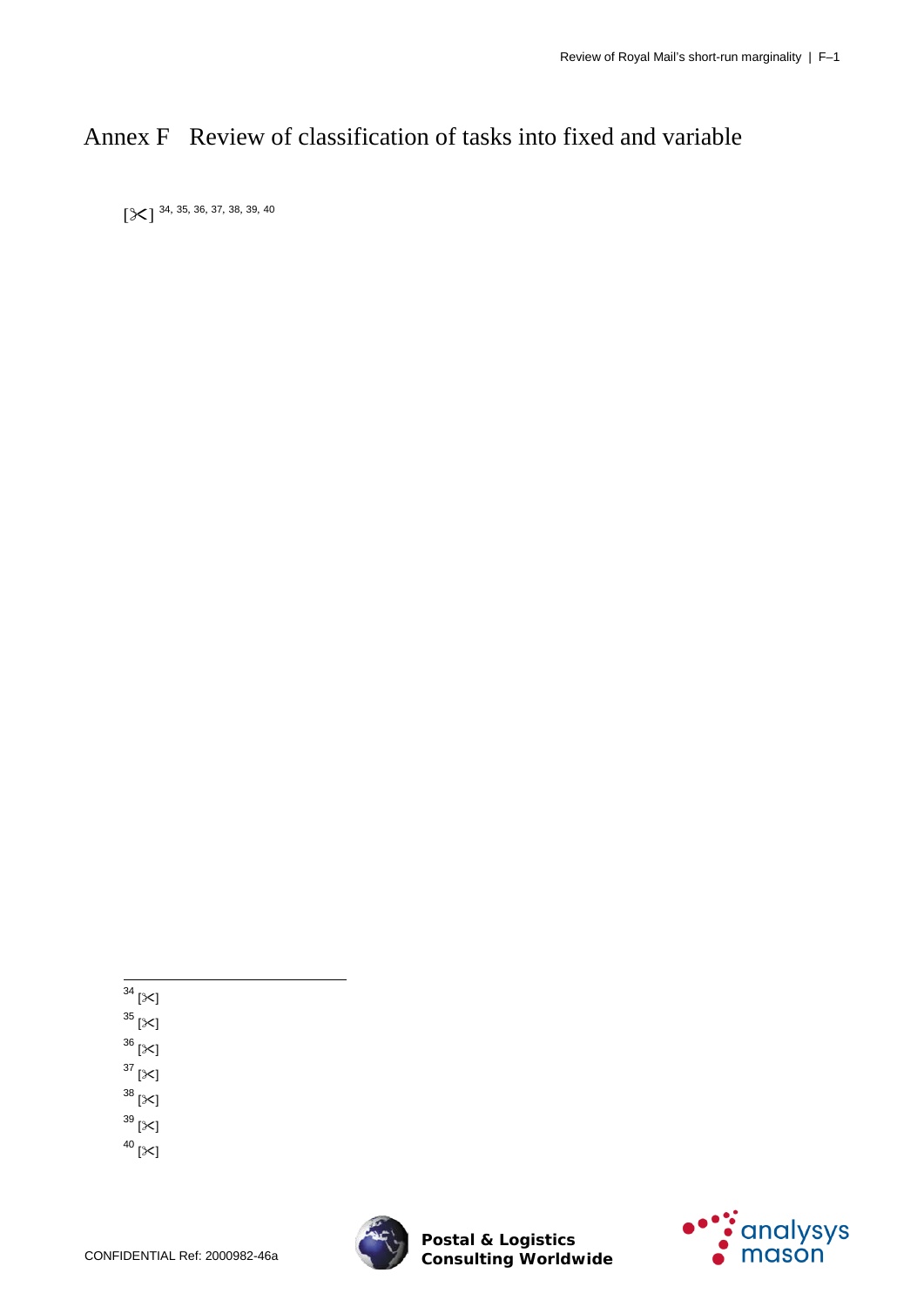# <span id="page-26-1"></span><span id="page-26-0"></span>Annex G Review of detailed bottom-up assumptions underpinning PVs

 $[\mathcal{K}]$  <sup>[41](#page-26-2), [42](#page-26-3), [43](#page-26-4), [44](#page-26-5), [45](#page-26-6)</sup>

<span id="page-26-3"></span> $42$  [ $\times$ ]

<span id="page-26-4"></span> $43$  [ $\times$ ]

<span id="page-26-5"></span> $^{44}$  [ $\times$ ]

<span id="page-26-6"></span> $^{45}$  [ $\times$ ]





<span id="page-26-2"></span> $41$  [ $\times$ ]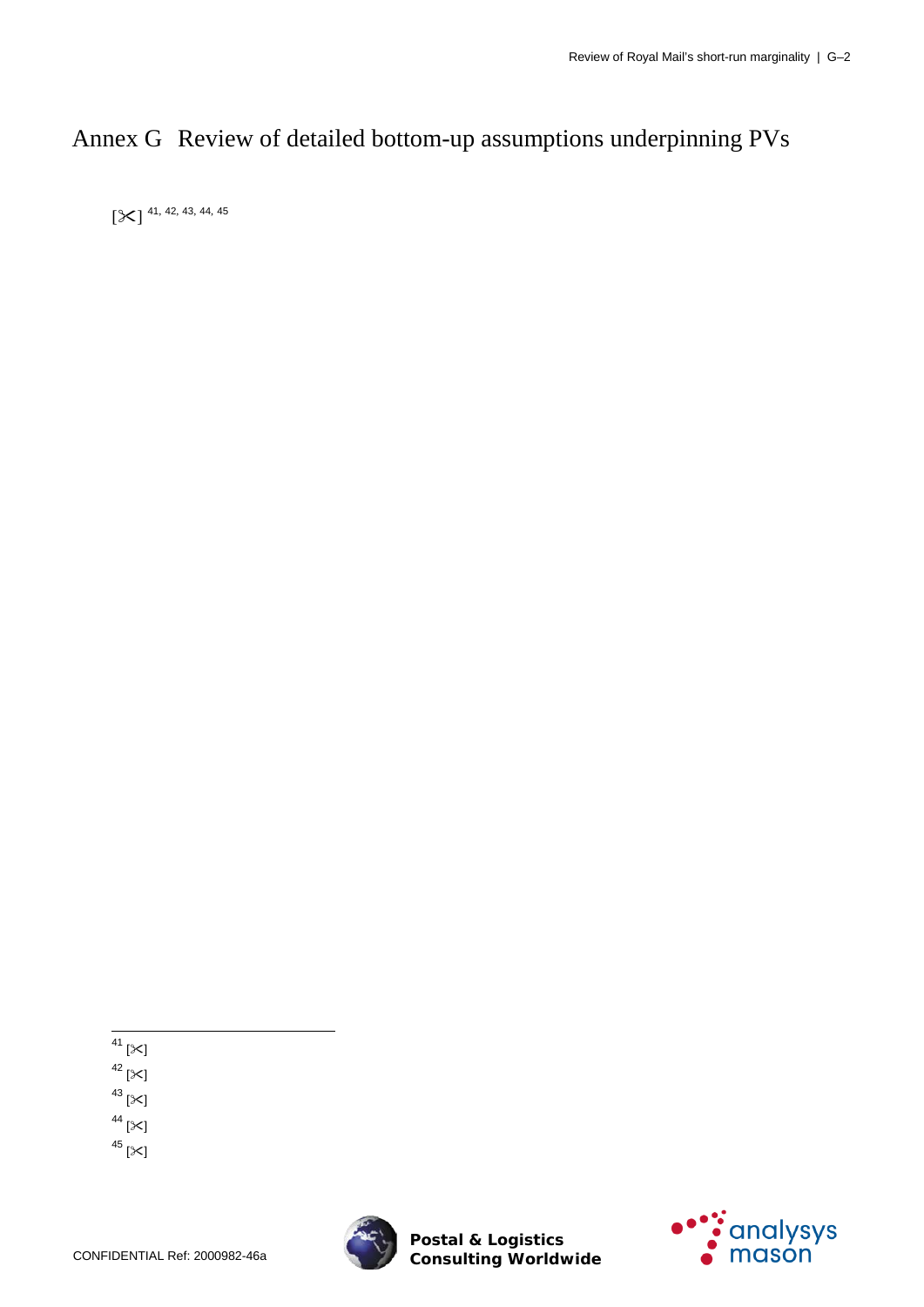### <span id="page-27-0"></span>Annex H Review of zonal costing issues

 $[\mathbb{X}]$ 



**Postal & Logistics Consulting Worldwide**